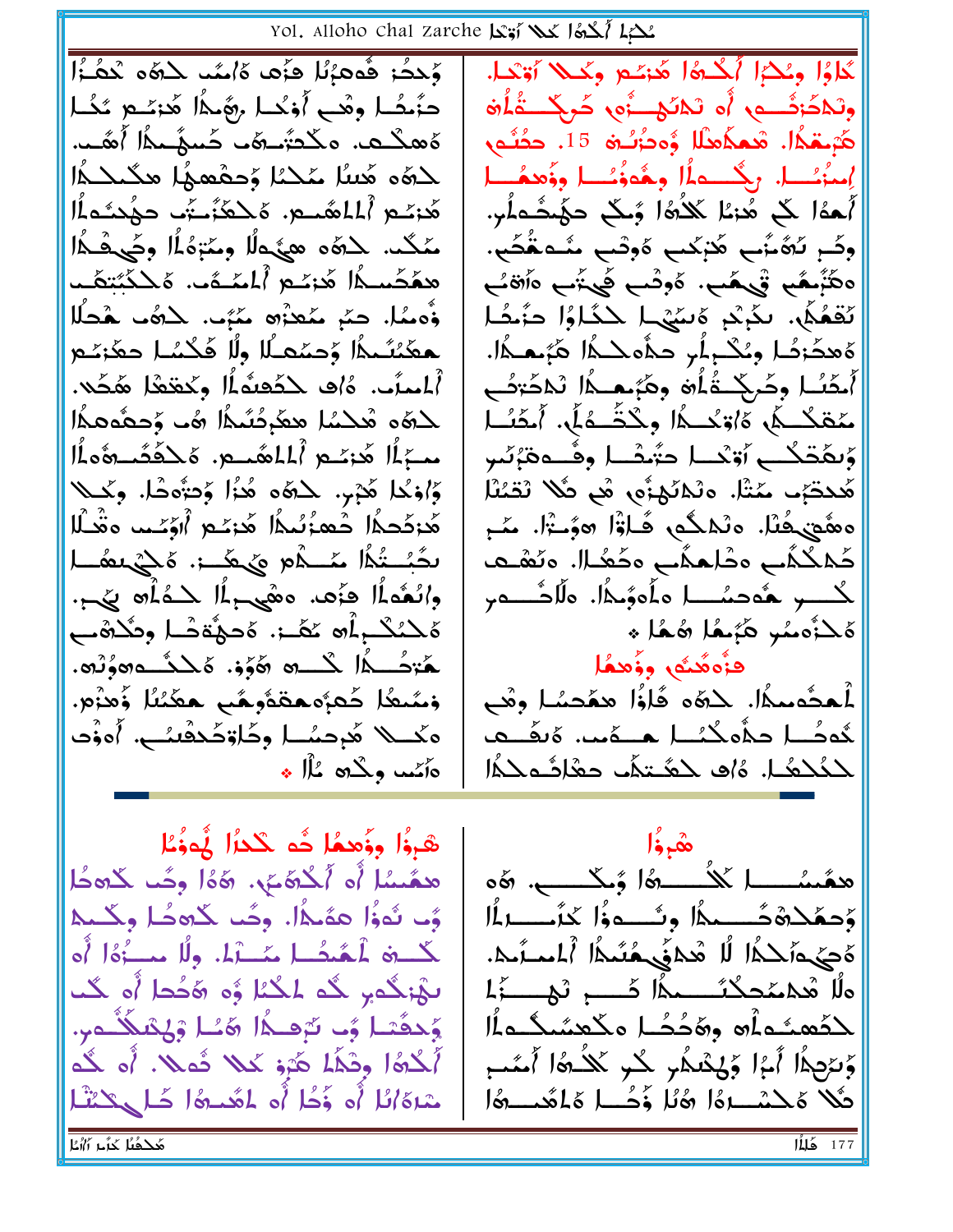Yol. Alloho chal zarche 15; 15 / 161/ 161 كَعْسَةْݣُــدْسْ. أَه هْكَهُوْݣُــدْسْ لْمُدْهَلْـــا كَلْمُدْهَــا هُه هِهُ ـــز دِيْنَكْنُــا لَّكَــب هَكْمُــــرُه وهُــب حَدُّه لَكُماً. مَّـمُّمه. ەُرْفا لْمُعْصَا كُـىكْـبُّەلْر ودَه دَسَا هُـزَا بَلَاـُـدُ اما أَه ولَا حُـا وهْبِ حدْهِكْمَا وهُكْسًا لْمِسْرَا مْدەەُمَد. ئَب أَمُدا بْكَيْعِيدًا. أَو أَب كْثُـرەُ/ئە. ەلْل مْعمىمْىئىلىگە. خْلِعْبال نُوزًا وًى أَكْثَاهِ أَعْبَوهِ نُهْرًا كَنْ وِلًا حكْمعِدًا. وشَوْا وَجْدُوهُولُر لْمُلْهَدَة عْصَرُا هَـا ٱكْتَقْـا هَتّْتَسْـا وُه مِتْـا ولَا اَمْلَمَزُدے هُے اُگتھُے حَقَّتِهُا وَ يُّــــوحدُّلُّ أَو ولَّا حُــــــا قَدِهـــــوَّة وَّب لمُّەھكُلْ مَلَّا مُْحَاوِّوْقُنُا وِهُــزُّەلَٰىۭ. أَسو هُنُّولًمِيُّوبِ. فُورِ هُو هَكَلمًا هَٰلَتَنَأَلَ أُو وكَعمْنُاجِهِم مَّنَّمَا وَمِحْلًا ثَدَتْنَا مِكْتُمُا قُوْصًا أَو تُحَكِّمْ وَا قَاوَّا. أَو هكْــــةهُـدًا هَدَاتْــــــا. هلَّا مُمْعَـثَــــا ولًا مًا هَٰنفَلًا لَكُمْ لِهُوْمَا وَٰٓتَ هُوَٰٓةً وَّا لحفُءوءُا وسُبحِدُكُ فَ الْمُتَامَرُ الْمُحَمَّلِ أَتكْتَـا ودُكَّــ يْݣُـلُا. حْزْكُــمِ دُــم وهّالهضّب هـزَمه حيْماسُمْ وَمَكّلٍ يْ بِمَعْكَبِ أَو هزَٰكَ أَو وَكُمْتَ. وَمَكْرُه كَعمَا هَعسُلًا وْالْمَمَّت حَكَّمِكُمْ حًى تَكَلَّفُ وَّه حَدًٰا وِكَلَّكُمْ فُـوْعَزْتُلْ. وَحدُ: فُوهزُلُل وكَذَا لَدَّتْنَا هَجَوْلَ. كَحِلًا هَٰذَا بِحُثَا مِمَّ ذِكْءِ. أَه كُـه مُحْتَعْدُهُا أَسْعَدْ هَلَّاتِيٌّ الْهُمْمَدْ. ىُعْدِهُـــا مكْمِعْكُــدِ. أَو لَا أَخْلَىـــْزا 4. أَمَّ مَنْ الْمُسْتَدَّةِ مِنْ الْمُسْتَدَّةِ مِنْ الْمُسْتَدَّةِ مِنْ الْمُسَامَّةِ همَّ ُوَجُـــدِ بِ أَدْ إِوَّٰٓا هرِّئَ وَجُــدِ لَهُ وَ وَقَالِمًا رُوْلٍ. هَٰذَالًا أُهْذَمِيهِ حَدُّبَّوْاً مَّدَةِلًا مَّرْضَكُم، أَه ضُّوَّاً مَّفْعِكُم، أَهُبْعِيْنِ وَجَحْفَ الْمَدَّا حَجَّنِبَ ذَا وِكْــــــــــ تَعَلِّلُهُــــــــرُّەرِ أَب ــعجَّـــــــــدًا رەڤىـــــە ئۇنى مەنباتىكى مۇن همَّرمُد أَه همَّعَنْد كَل هِ ذَلِماً أَه كَل كَاحِمٌ وَهُمُدِهُمْ وَهُ وَحَدَّمَتِ مِنْ مَا هَضْلِهِمْ، وَمَا تَوْجِعُكُمْ مَعْلَمَةٌ مِنْ مَا تَوْجَعَةٌ مِنْ حِبُّوحِكُمُ عَجَمًا أَحْكُومُ هُوَعِم. أَو يَج وفْعِ حِدُّهِ حَذَّرًا مُحْبَرًا كَحْدَهُ! أُوئِسَت ولًا مْعِظْمِكْفُنْــابُمْ لًا حكْمــــلَّابُمْ مَٰدِهَٰذِهَا. وِلَّا سَكْفًا أَه وِلَّا خُـٰدِكْمَالًا. لمغْمِقْلِ مُبْ هَكْتُمَا وَهْهَا لَحْمَدُهُ لحقَّمهْا يْهِبْ حِيْمَتْنَا وِثْحَانُصَرُّهَا وًى نُووًّا أَو لًا عُكْرُهَ! سَآلَكُوبِ. أَو كَـا هِ مَا اللَّهُ عَلَى الْمُعَامَدِ كَتْنُنْـَـا كَتْقَالُ مَا كَتَرْقْلَا أُو حُبٍّ ثُورًا وَكُلًّا هُحكْتِفْـلًا هُحـنـُـهؤُا هُـد وِهْكِيْــهالُّا ودُا لِحُدهُا. وْمَرُوفُا هَا لُوقَهَا هَنَّ وأَلَيُّفُــمَه حَـّـ فَعَقْفَـا هُكْنــع اً مكَنْشَا كُت مْلِلْمَشَّبِّهِ وَصَالَ هكَتْنْـا مْـالْمَمْر فُزُّەهُــمْاْ هُ-هَٰجَكُمْ بَمْمَ اللَّهِ وَهُـٰهِ حَمْدُا. أَه خَائَـٰهــدَا وحَٰحهَٰــ;. أَمكُنُــا وَْــبِ وَحِـهُكُــبِ لَٰا لًا هِمَّـعُا أَب أَكْثَهُوبُمْبُوبِ. 20وَعْمَا

مَحْدُمُا حَرَّء آاتًا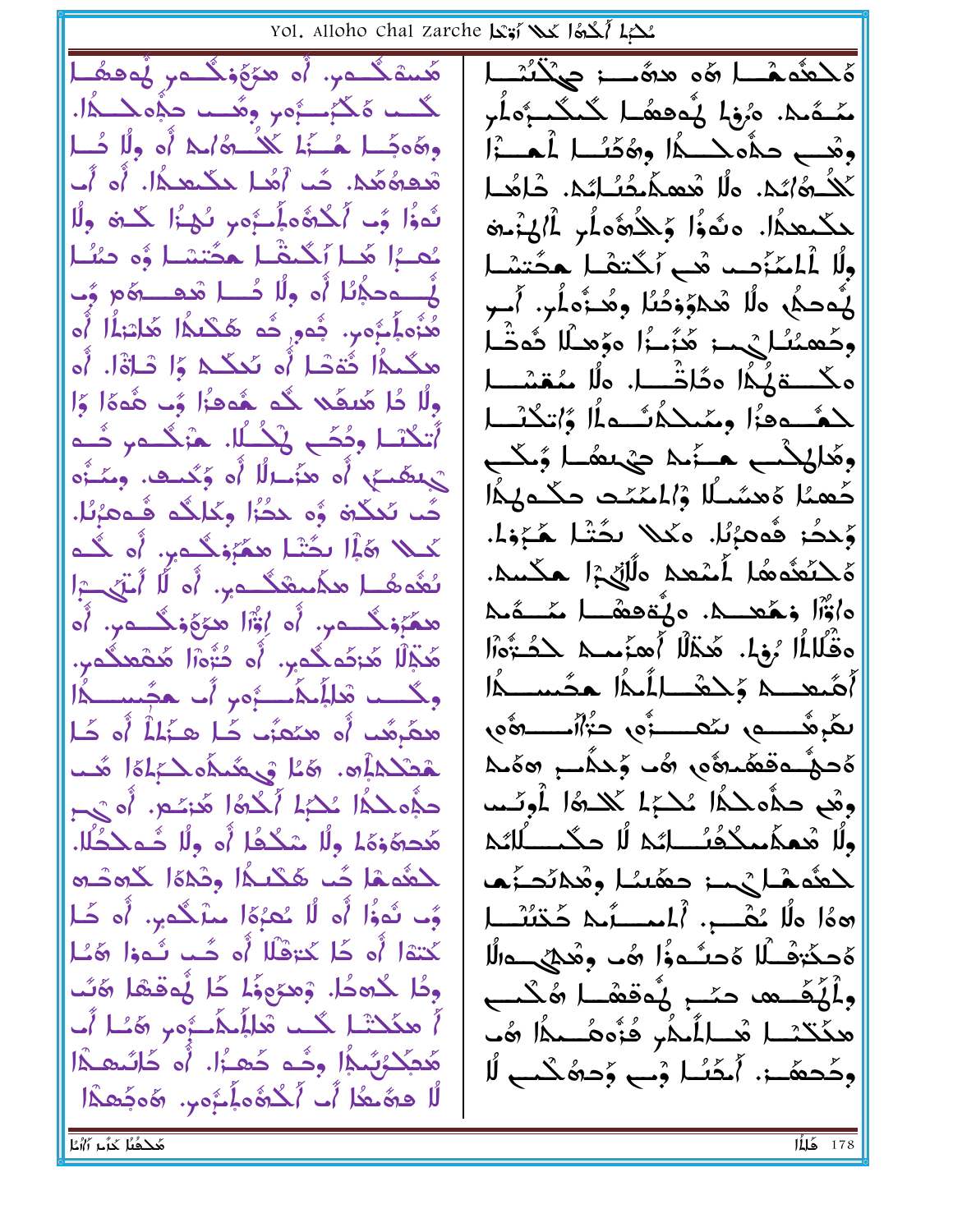Yol. Alloho Chal Zarche 15; 15 / 161/22 حَمَّمَ أَحْدَ دَرْهُا حَمْثَلاً وِضًا هُفَلاً أَهِكَمْــذَى كَلْــرَةُولُم رُهُدَّـُـل لَمْــزْلَ كَلِگُـــ، مْكَـــداُ أَه لَا حُــا مْعَـــوَم، حدَّنهُــا حــلًا حهَّىثُــه]ُا وِكُحـــرُا هجَوفُا هُو كَيْوًا أَو هُـو كَرْقْبُا. مِثْنَا لحَقْفَ وَاسِيرٌ لِمَسْتَرِينٍ مِنْ الْمُسْتَقَامَ ولًا حُـــل هَدرَكَــــبي. وكُـــــرف هَديــــتْزا ولُل هُحكْتِفْـــلَا عنُــَـــا وِلَا مُّـمْـحْــْــــو هَ مَكَمَّتِ لَا مَحْكُــهُ الحُــّةِ الْحَـــةِ وَ وكتشمشا ولأ أهءه الكمقكم هُهِيْ وِرَهُودًا. هَا هُودًا وَا عَتْدًا هُـب .قَحِكْمًا محكَمتُن. 3كَنُـا أَبِـد مْنِيَّا لْعَظَيْلُ تَسْتَخَلَّطْ لَكُتْ أَوْجُلْ أَوْ هُوَ كَسْوَا ومَثْنًا وقْبٍ هفَّنُا نِسْطاً لَاٰوَنُنَا وٌه حُهرُا هُزِيَـُم هِزَيِيَيْكِ. أَه وَهُبِعَدِكِ كُحِبُنُكُمْ وَجْهَدَٰٓ أُبِّ مَحْرَكُكُمْ أَرْوَٰٓ مِنْكُمْ ۖ وَ حُب دْلِقْل وُب هْنُلْ هْدُلْ وَجُلِمُبْعُدِي. أَلمزُهفَكِ. لمُوت حدَّاهُا ورخُّ زُمَّا هُب مُحتەْكا ومُثْا مُعكّْدَكْ ولًا وْأُوصُرَه وحُلِمُبعثُم، وُحعَجْدَتْهُم وهُتُل أُهـزُبِي. (هَوَأَسْدَهُ (لَمُؤْسُلُ) أَو لَكَبٍ هَمْشُولُا وُو ولًا ذُكِّحتُه أَا ملَّا حَكَمتُه أَنَّ وَكَنَّدَا كَعْدَا هُجْمَهْ حَكْمَة. ﴿ وَجُحِدًا هَا وَخْمَالُهَا هَحكَـه. وهُكَنُـا أَبـه وَاللَّفـبِ هَتُـا مَّتْلَ وَا عَتْلَ وَمَا يُدَكِّهَ وَبِ حَذْهَكُمَّا مَثْلُ هُم خُوضًا وِهُكْمُه هُـُوشُلْ وِلًا محكمأا هُومِتْرَا ولَّا هِنْدَكْتُمْتُو وَحَجَدُّا لْعَفُا ٱلْمُكْبِطْ هَكْرُهِ شَه أَا وِكُكْفُا كَسمكِيما. أَو كُسم رَاحِوهُ! وَو حُكْظُما هْعِمُــا «هَمْــا وُٱمذَّـــو هَتُــا مَتْـَـا هدُّـُــا هَاهْـا. أَه وْحِدْلُهُ هَٰـْـَـا وَا مِّتْـا كَحِنْسُ لَكَ حَقَّتُه\$ أَمَّىه. قَعْمُا ضُـه صُنُـــزُورِ أَلَمْـــ وِضْلاَلا هُنَـــٰة اُل وْمِ هُو وَحَاجٌ بَّحُدٌ هَوْا هُم نَّيْ زُلَّا هَاهْعِكُــەب. أَه مْعِسُــا هَهُا وْحِزَحِبُـا ݣْدْ ݣْحْمْسْدَاْ وُحْدِ ݣْلْاهُـدْا رْأَةِ هُكْدَةَ قُتِ هَنُا. كُتْ هِمُسْتُمَلِّيُومِ هوءًا. وهُي وِّحِمَّهُ أَنَّهُ وِّحِدَّهِ حَكَّا حَلَّةُا ۖ أَبِ أَكْلَّهُ جَالًا هَوَّةَ وَوَّا وَهُبَ تَرْجَفُوا مِّنَ هِمُعِيْنِيْسِ لِمُعِيْسِيْنِ وَهِمُبِيَّسِيْ أَ وً حَدُّوحِكُمْ هُوَ إِوُّا حَعَبُلًا تَعْبِطُ. هَبْمِكْمُ هَا هَمْهِ حَكَمَ اُ وَ كُسِ أَه همَسْئَداً هَبُعِدًا هَدَا حَد حُبِدًا وثَمْنَا دَكْرَةًا هُو رَجَّىدُوُور أَو عَقَدَٰا هَزَ مِكْمًا فَزَيْهَا خَرِجْتِجُبِ مُعَْبَزًا أَه خُمْ وَهِمُا هَٰهُا وَهُبَ ثَافًا هِمُبِهُا دَ ۡحَمَٰا ۚ وَۡبِ ۞ه وَهُـبِ كَنفُـا عَمَّـندَاْ أَه وِلَا دِزْهِدِهُ! رَائِبٍ يَمْعِيهُ!. وكُـه لًا هَد:عُنٌــممُّا وَحَكَمُــا أَمهُ;حُنُــا كَعُما مُعزِكْمًا هُـومًا هُوكَــف. كُــ أُوصِلًا مُحصِد. حَمَّحَمَدُ أَلَّهُ مَعْصِدً سُلْنُهَأَبْوَمِ هَمُكُوهِكُمْ أَكُوهُ. وِكُب دُة. وَحْقَدُّ فَالْمُ وَكَقَفْ مَكْمَة هَٰأَـــزَّهِ إِلَّا وَالصَّحْطَــا هَٰـــْللكَــــوبِ أَه ەكھەدىك دېگاڭسەلما ۋىس ھُ مكَمُعكُمبر. وحُب هُاكُوبُا هَا وحُو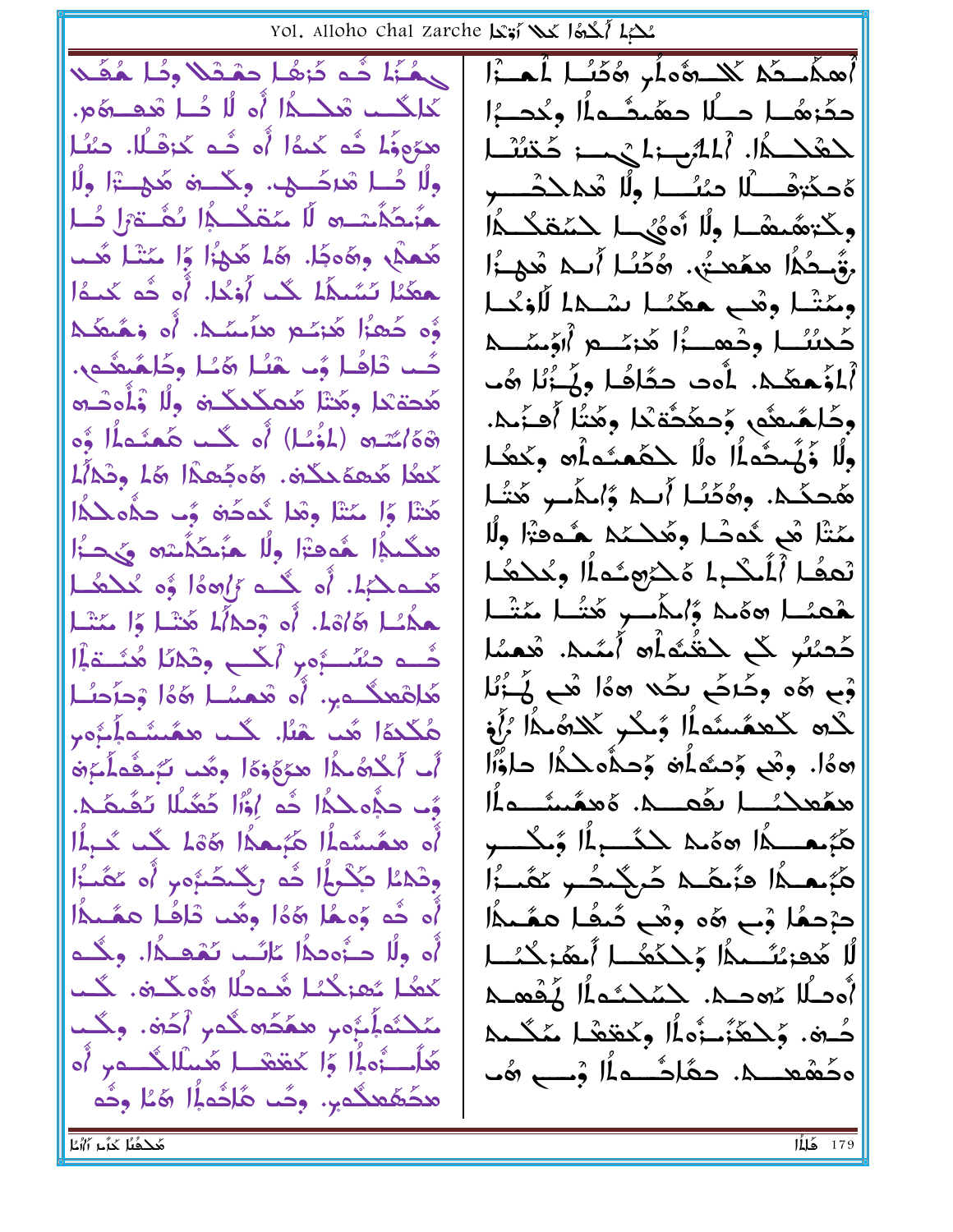|  |  |  | Yol. Alloho Chal Zarche احمد أوتما |  |  |  |  |
|--|--|--|------------------------------------|--|--|--|--|
|--|--|--|------------------------------------|--|--|--|--|

وَهِهَا رَجِبًا مِجْعَدِهُاهَا. أَو هَـا هَنْقَا لًا حَلَّىقْطِ هَرْحُــولُهُ]. حَــل هُــوـقسُمُا ىُعْدَمُصْدَا گُــد أَكْدُّهُ بِأَسْرُهِ لَهُ گَــد إِنْمُـــــــــه أَخْوَمٍ وهُــــــب دَهْوَهْـــــــدُّا هُسة/گــهجِكُ. كَانَــْب أَه جُــهو هَنَــْب حَشَمْهُمْ لَمُحَمَّد أُوهِنُومُدِهُ! وكَاهُدِهِ كَھـُرَّا. كُــه وَهوَا كُــد أَكْرُهُولَمْـرُومِ ھكەگەن. دېئىل ھئىلا گ إِنُعُمْلِكَمْ أَبَ نُقُورِياً!. أَو هَٰـٰلِمْؤُهُ مَنْـرِ أَحْمَٰا شَرِنَكُمْنِ. شَبَّ أَبْكُرْهُ مَلَّا أَه شَبَّ إِنْعُمَاً مِنْ أَجْزًا لِحَسَّوْوَهِ وَسَيْبِ هَا وِلًا سْكُفُلُ أَه شَه هُجَهُنْ وَأَوْوَى وْكُمَا وِلَا حَذَٰمًا. كُنْ كَوْسَـٰٓوُەرْ وَهُـٰتَ حِمْدِكُمَا وِلَا حَبَّحَكَمْتِهِ وَيَحِبَّلُ حَدَّمَ هَسة/لُدْمِكُمْ. شُمْ حِبُرُنَا (هُمْهُمَا) وُهِ هَٰننَا وَدًا مْحَدَيْلًا. حَضَىٰلًا ضَعَّىٰلًا وَهُـهِ ىُعْدِهُا بِهُنز. بُمِلًا سَزْءُلَ كُمْ جُهْنُرُه بِ أَه محكِّمِكُمْ وَهْدَ هُوَسِّمْ هَٰذَهُ كَلَّهُ كَلَّ . 65] وحُم هَفَلا وُه هَسُل وهُب هَعَنْا ھمَّزْوَجُّے، تَسَّىمًا هُـٰه خُمكْتا وُب هعَنْا أَو دُودَهَا هَزْكُوبِ لِحَمْتِ وَوَّةَ الْمَحْمَلَ الْمَعَيْنَا كَلَّكُمْ أَلَّا هَزَيْهِ أَ أَه كَلِگُم هُرمسُمُونَ شَملًا مُوطَّلِ مُل هُداً سَنْمَا. حُـحَٰهَٰذُلَا وُ2حَـٰلًا تُعْدِهُمُا ولُل لَمْتُم هُب قَبْلًا وُه وَهِهُا قُبْلِ هُبْلَمْيَدْا أَه يُوهِقُا وًب وضُشُوبًا وُوبٍ. أَه ضُب وُوحِدًا مِحَمِيماً وِصْطَا هُمُوصِدًا وَّحَا وحُــم بِمُـُـمكُمْ أَوهُدْ وَمُ مَــرٌ مِنْ الْمَــْمَــم هكعرًا هُم إوًّا. أَم كَعِزُهِكَا هَوَا وِهُم وُحرَهومًا هِنَّىنًا هزَّىعًا هِهَا ضَرِ هُبِ هُتهْـــا لُا محَكّهْـــا مزُدحُـــا 1،0%. حعثُـــوهَسُمُّا يُعْـَــوهُتِمُّا. كُــــة لَّاكُ هُ٥لُم هُكْعُكُ;ىعُنُـه لُم وقْب حِلُّهِ حَكَمًا. مَمَّـقَـهِ كَبِ حَبٍّ هُكْب ةهشَهُما وكُم دُهدًا. كَم حَرَّه دُل لَّاحُدُّه أَمِ لَهُمِهِ حَمَّمُه أَمِ هِمَمَّا للنُعْــولُمْل وُبكّــــى حرَّبِـــزلُمْلِ. هُوهْــــى لمُؤْسُدُداهُم مُنْع دُوسُلِ هِنْمِهِ وَهْمِ كَلّْــْ هُوَمُأَا وَهُبِ ٱنْعُـُـوَمُّا. مِنْبِ حِــزًا َكْتُوَمُّا ةَتْتَبَاءُا أَيْكُسِ وِلَا جَدَيْكَا  $\mathring{\mu}_{\mathcal{P}}$   $\propto$   $\frac{2}{3}$   $\sim$   $\mathring{\mu}_{\mathcal{P}}$   $\sim$   $\mathring{\mu}_{\mathcal{P}}$   $\sim$   $\mathring{\mu}_{\mathcal{P}}$   $\sim$   $\mathring{\mu}_{\mathcal{P}}$ هْعِمُـا حَكَمِنُــو وْهْبِ حِدُّهِـحْـدًا وِلًا تَعفُا وَيُحِزُّا. مَنْمُكُ كَبِي حِفْعِهِكُمْ الْفَعَلَ وهَسُل هَامكُسُل حصَّلًا معَمَعِنَا وۡحنُعۡدُهُمَــا ٱۡلمَّنَــۃ. لأُهڡ ٮٮۡكَهۡنُـــڔ لمؤسُرًا وَهُبِ هُزْسُمٍ لَيُفْسِهِ كُبِ. 6ه وضَوْهُــدا هُننُـا وهْبِ هفْنُـا هُــُرْدا ے وَّہِ مَا ہُحکَۃِ مُا ہےَ۔ وِأَ30 أُودُلَا هِكْنُنَا حَذَبَاًا هَبْمِهَا. ەڭلا ھُرمىلەۋ ئېگىۋە قىلۇشسا لىك كَعكَمَعَكُمَاْلِ وَكُمِلًا يُعَدُّهَمْمَا وِلًا أَوَقَّ هْبٍ هِيَٰٓاهُدَيَّـــاهه هُڡ وَهِحُنُـــمِدًا. ھْAمَّەمُا وْبِ <sub>ف</sub>ْلِكْنَـٰد*اْ* وُوصَّىنَـٰہ *ا*ْب أَه حِكْمُوْمُ أَلَّا هُـ هُـُمهُمْ أَمْرَضِهُ أَمْرَ مِنْهُمْ أَن وَوِهُدِ هَبْمِهِمْ ٱلْمُحَدِّلُ حِبْرَةُ الْمَحْدِمَةُ الْمُحْمَدَ وْبِ هُب وَحِهَالًا هُبِ حَعَمًا أُرِيَٰحِكُمْ.

مُحْمُلُ جَرَّم ٱلْمَا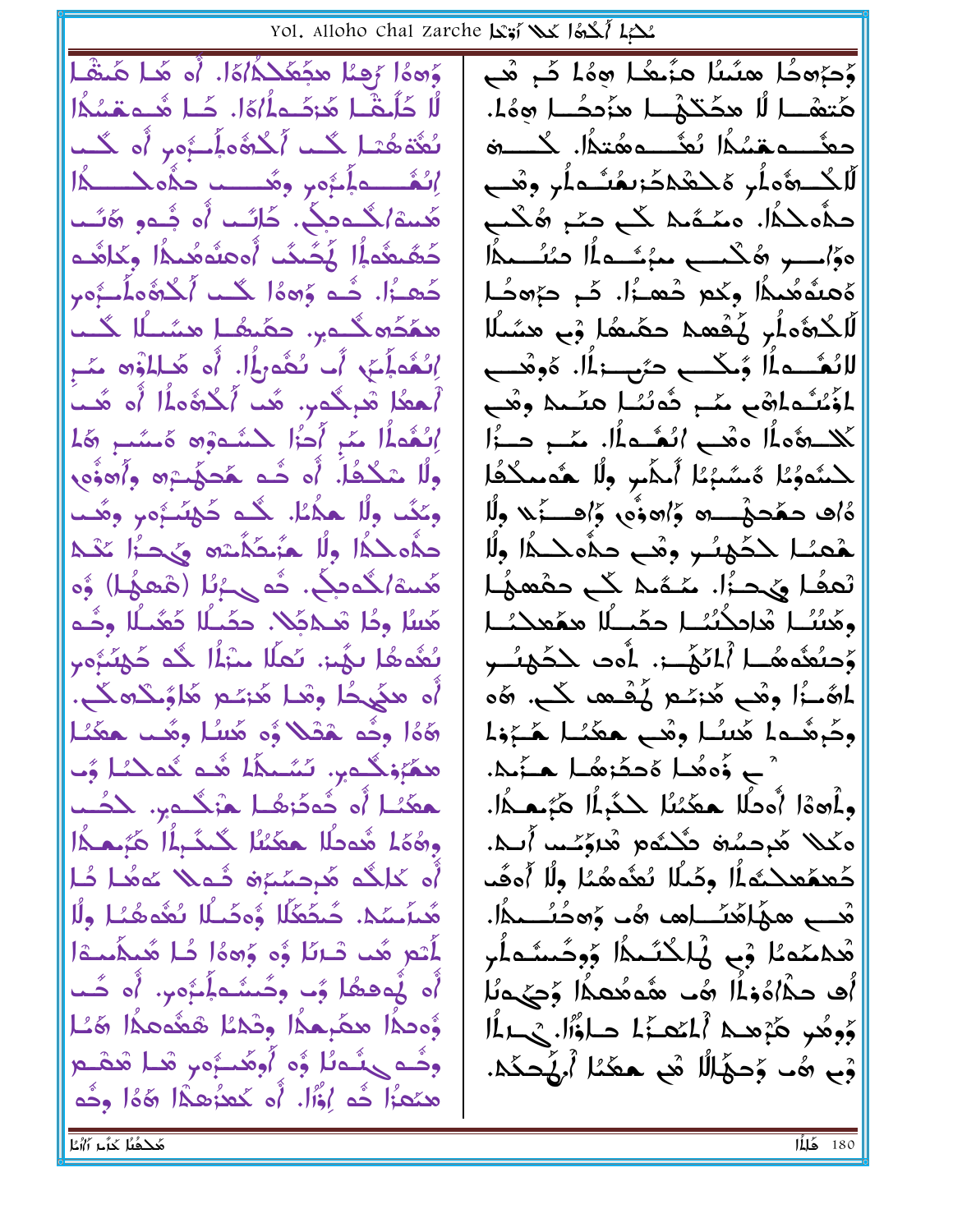Yol. Alloho chal zarche 15; 15 / 161/ 161 يَّلًا وقُب حقَنَا أَؤُب. كُب تَسَمَأَتَوْمِ كْبِ لِكَعَمْكِلْمٍ وقْعِقْلِبٍ وقْعٍ حَقَمْهَا وقداح لمقلا وقيمعكنا فيوكركلاه كي. هُــوَدِه كُــب. هُـ وِهَبْهِــهِ لِــوُهُ هَهُ! وقَعَلِهُم حَيْثَ أُهُ مَعْكُم تَسْمَ أەوْھكْسى بىشىما. ەڭبۇ ئۇيزا. أَه أكْتُم مِتَعَزِيْكُمْ. حَبَّ سَنَجْأَايُنَا وَا حكَمُـكلًا هُـد وِلَمُوْلَمِـ وِكَــلا أَوْكُـل لَمُذْا وكلكُب أُوْكُل ولًا كَقْعْلَى ۖ وَحْكَفَعْمًا هُوسًا. لِلأُوفِعِكْمِ وْبِ رُهُ مِنْـا. لِأُوذُهكــم هــدًا تَعْهــدًا هَــا كَصَمكُا كُحبُلِ هُي مِمْكُوْلًا كَكَفَعْكَا همّكاوُّلُّا مَجْمَعُكُلِّ لَّا كَعَفْعْلِ هِكْلا كُب وْبِ حَوْمَعْنُمْأَا وِحُرِ هِزَبِيْجُا. أَمَكْنَا هَ حَثَمَاً أَوْاضُمنِ ﴾ وَ حَدَثَهُ أَوْ دَارِ حْمِيز وكُمِيلًا فَكُنْ أَوْكُمَا بِشَيْئًا بِّلْمَا. وكَلِكُت أَوْخُل ثُوكُنْ ﴾ لِلَّا تَسُتَبِكُلْ أَو جُمالُمْ وَسِي حَكْسُووْمِهَ لَمْا أَمْلَؤُمْكُمْ. كَعِنْزًا هِـذَا تَكْشُـەوْا لًا لَمُؤْب. وَهُــرِ أَوَّةَ سِمْ وَسَمْ أَهْلِمُ مُعَافِّي مُنْ مِنْ أَلْمَنِي مِنْ إِلَى مِنْ مِنْ هدًا مْدْهُوْاكْسْ كْسْ هْتْسَا وُبْ لحَقَتُـا وَلِكُــةَهامُ وصَّع أَهَد: وهُــع أَكْدُّهَ مأَجَّى أَو دُاهَٰ: وِهُو يُوصُلُ وَكُل لَّهُممُّا وَّدًا وَحِضْهَكْسُع، حَمَّمَهُمَنَّا وتَعط للشعر تَـْفَتَرْمِنْنَـٰمَاْلِ أَه رَّوَةَمَّتَ ـِ أَرْهِشُمِلْكَ الْمُكَيْبِ، كُلْمَ حَمَّتُنَا جَحِ لَمَحَمِ. لَا لَا هَنْـَا وَا هَجَّةَعَـا أَه وَا وهَدَّة ْدَا هُوكتنُـدًا ـهْـالا وهُـحَـدأَا سَدةَةُ الْمَحْكَسَدَ ذَهَ الْمُحْكَمَا) وذُوبُا هِلًا مُحْمَكْسًا. أَلَّا حَكَتُنَا وَمْبِ ودُا هُڪدُا أَو لُا دُـا ح<sup>ُ</sup>ڪنا. <sup>7</sup>الا لَا هَتْـا وَّەھُل سُمَّابٌ. ەَجَهُمەكُما ھُلاَاھەَيُبْ. وهُما حَقَّدًا ذَا سُلَّمَا أَه ثُمَّ يُحدُّا ذَا لًا أَهْبُٱدُمْ وَّابِـهِ أَمِلَٰتٍ هَٰتُـا مَتْنَـا مُّددِّه هـزُد أَو لُا حُـل هُدحُـزُد. وهَٰذَٰلُهُ وقْب ضْمَكْشْسْعْ. مْسَلَّْرِ وَّەْسْبْ. هَٰثًا وَا عَتْلَا وَهْلَا دَعِيمَ جَسْعَةٍ. مِثْل وَحْكُحْهَا هُعِهْا 5هَ 1، 16كَّنِيَّ كَلُّهِ كُمْ وَمُّم وِكُمْ هُكْمُا هُمَكَّلَةَ! أَه فَيْهِكُمُ ، أَهْ شُمْ يُهِمُلْا وِمَكُمْ شُمَّا لكو. حكْعدَ*ثْ*ا وَٰافِكْا يُهِمْ وِمُكْا رُؤُم لِلْوَتِ. وَوِلًا أَوْنُنا حِكَمِيهَ ثَبِي أَوْنُنا، أُوْكُلُ هَوَوَوْحُدُهُ لِكُنْمَنِ. وِلَا أَوْكُنَا عَظْظَ هُب أَذِكْر رَجَّكُ وَحْكَلَ أَبِ حِكْمِكُمْ ا . هَـٰذًا حدُّہکے اللّٰہ مُوسَّـٰع وَّے کَسُـٰب هُزِيُم. هُـ الْمَكْمُلُمْ هِمَّا مِعْجُمِكُم اتَمِهُا لِكَتَيْمٍ هُجِيَّةٍ لِمَرْهِ مِنْ الْمَنْ الْمَجْمَعَةِ الْمَجْمَعَةِ الْمَجْمَعَةِ مِنْ ا لْحُمبِ. ولَّا أَههُٰى لَمَ يُهَمْ هَا هُتَّكَا وَحِدُّه حَــدُا ٱلمــــرَّحِ مِعَجَـحَـــا. ىئى— تَزَاوُّ دِ هَذَه كَــدًا مَـــتَدَا دَهَّــلَا. كمستَ أَوْسًا وَلَا أَهْمِهِ لْحَيْ احمِدْا هُو أُحُا وِلًا أَهْا هُو حَدِيْدٍ. ٱلۡلَّـٰٓٓٓٓٓٓٓٓٓٓٓٓ׀، ۞ُوۡذَا وۡٓىٖ ۞ ٱضَا وَلَا ٱضَا هَٰذِنَا هِمْا هُبِ أَهُـا ولًا أَحُـا. فُـوَب أُسر دُافًا وهَٰكْنًا مْع حذَّهكمُّا دْاهُا ودُا نُعمُا مُد مَكْدُا نَعْيِمُهِ أَه

مَحْدُمُا حَرَّء آاتًا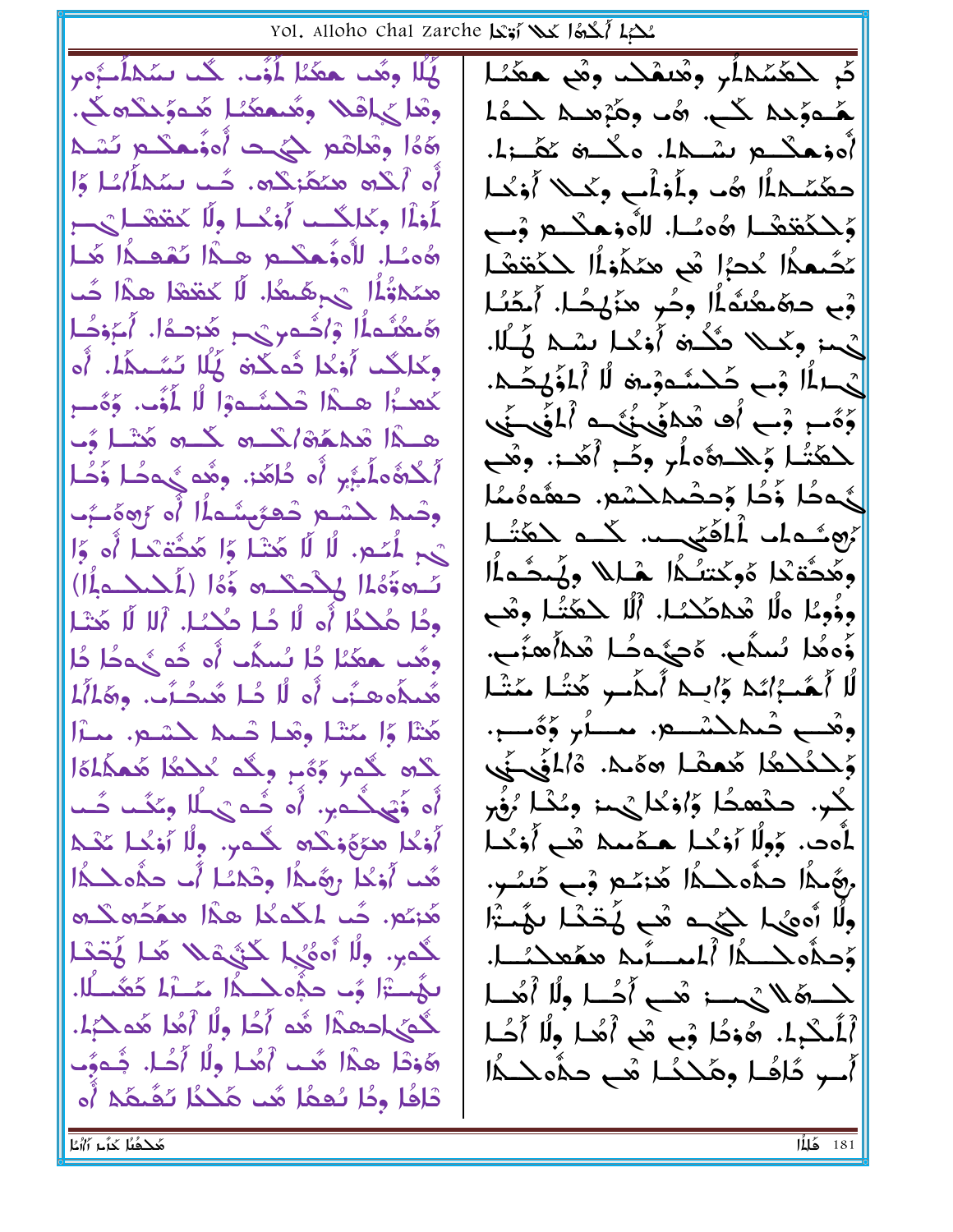Yol. Alloho chal zarche 15; 15 / 161/ 161 بَفْعَــدَ لَمْ شَعِمَكُوهُنُــائِدْ. هَاوْشُــدَ لَا مَهْنَدَ. أَه مسَكَمكُم كُـه وُنْعُا ضَعُـٰا أَه هُـزُّهوُا فَيُــمكُـبِ أَه أَـبًىـٰٰـا لأَعهُا دُعهُا وَيُحهَدِ هُدَبُرُدُلُهِ. (ؤُهِينُيا) (وَأَهْدَهُمْ الْحَيَّا لَلْعَظَمُ الْمَعْزَاتِيْ ﴾ هُ٥ وۡحثُدَاحُے خُمعۂُاسۡـٰلا منفشہِ وَالْحُرْهَ الْمَسْكَرْهَا. أَبْ كَكْتَمَا إِنْشَيْخًا الضَّحْمَدُ لِمَا الْمُعَمَّا ( وَهُوَ هَٰذٍ مَاهُمَا ) وَهُدَ فَرْمَشْكُمْ ذُدِ لَّا حَقَٰذُا مِثْبَعْدًا. حلًا مْحكّْمَدْنُمْلًا مْكَدْ. حكْمْقَاؤا كُتَ هَيُّهُمَا وَكُتَ كَثَرُهِ لَا مَهَكَّدُهِ أَلْ وْسِـــ هُ٥ وۡحـعُـــــــه لــهُا مْنَرِفُكَــــماُا هـــرِّهُوَٰهُ| حَزَّحتُــا. وُه تُـــهِ هُوَّــرُه إِهْ اْلِمُعْكَسِدْ. خَرَجَّبِ وِيَّدْهُوْا وُيكْسِر أَكْوُسُا شَــد مَّاكْتَصَــا كَعْزُسُــدَّا الْمَسْأَبْعَدْ الْمَسْكَنْصِرْتْمَ الْمَاهْكُسْمَا وسْحِمُهْ. أَو ثِرِبًا أَجْرَهُ جُلَّ ذُو هُفُعُل ألمحدَّم مهُمعهُ السَّلامُ الله عمَّالُه وًب دْاهُا وهُسكُلُمْ أَه هُـْهِـدْوَٰلُمْ. أَه لَكُـه ومْبْرِفُهِ لِمَعْمَدِهِ وَاهْلِهُ وَوْ. وْاهْ فْثَ: وَا نُودِّتُهَا وَوُّذًا. لَّاحَـٰٓرُوُم هِــٰٓءَا لحَفَّــوذُبُما وِيُودُبُنْـــا لْمَمِيَّـــوف. خُــه أهــزُا ولًا أُههُ ُــا وخُــه أَحكُــا لَاحِسْنُوهُمْ وْسِبِ شَاهِسْنُوا وِلَا أُوهُي مَنَكْعَةَا مَسَمًا. وضُه مَهِكُبُومِ كُـه وحَاكِنُا ٱلْمَلِكُبِ ٱلْمَسْدَمِدِ. وُافِ بُعْلِهُما ومُعَاصِّلِهِمْ. أو هزَالحُسورِ مَنْ ا حفْهِكُــــر ححكُحكـــا حَـــــــــهُ ده. هَٰتْٓا وُ؎ مِدَّمِدًا. كَحِلا هَٰإِلَا قَحَدُمَّا هُهَّنُمُدهِ مَن أَهُدَوْٓا وَمِيهُمَّاْ. هُمِنُم ۚ إِنَّ إِنَّ إِلَّا إِلَّا اللَّهُ ۖ وَأَنْقُلُ دُّء ەڭلاشۇا خېتىك ەھقىھىكى لگىر أە عُـٰٰهَٰدَانُا وَۚه وَّەدَٰٖنَـٰـَ ۚ وَٰٓ هَٰٓ هُـُمِــٰٰهُا ﴾ُه هُذَا هُكُل هؤُسْمِ إِنَّهُا حَمَّهُمَا هُنُا همَّحُسِدًا أَو حثَّمِيا آصُلِ حَذْوَهَــدُا ووُّەھسىزُّلُا وهُبُعسىداُا ەْھەھْكْسىسىدا حْكِمَا أَحْدَهُا. وهَوعًا وهُوعًا حُدْمٍ أَهْلَ ەْحِدْهِكْمْ حِجَلًا بَضَّى مُحْبَرَا كَلَّكُمَّا. حُــــما لَمِحْــــملَمال وحُتِكِــــمْلَمَرْهَ أَه هُب وُهِـــهُـا وِلْمَهْمَا كَـــــو أَهْـــا وِثُمِحْلُوهِ أَ دَّاتْلَ أُه أَ أَوَّتِمْلِ وِحَكٍّ لَكُم حهُّىحُّه أَا. ۖ وحُرِجٌّةُ أَهْ ۖ هُوحُكْهُمْ ۖ قَاتْلَ حكْنُسْدُونِ. أَو وَبَحْتْسَا وِهُسْوَدِّدْتِهِ هَٰؤُتِهْـا وهُمُـه حِيْحُنُنُـب. هَوَتَحُنْـا وَدَّدْهـــه اوْأســو. دَوْهكْتشــا وهَدَّـــزه وْمِحَمَّرْوْهِ أَبَّ مْلِلِّيكُيُّومِ هَا كَاهِــَرَّهُا } ەْدا. دۇر. ھەتقىمىن ۋاۋىدا. ئوھۇسقۇا وْحِــزُبِّـهُا. أَه وَا هُـــوْوَا أَه وَهُدَوْعْـَــا ەھّقونْسًا ۋالمككك ھُــھِلَّا مِنْـوكُـو. وْهِهُكْتَ كَالْمُدَّةَ شَـْمَضَرُّەبِر. وُٱضَّلَا وِلْمُلَا هَنْـا هُدهًىگــداًا حكْعُـــو حَمَلُكُ أَن وَمَمّا كُلّه كَفَسَبُّومِ أَن كُلّب ەَحدَّىلُہِ ەَاخَــهِىْلا ھُرُضًا ەلمُحدَّة هُـا كَبِلَٰـزُه، ۚ. أَه وۡعدَٰهِــٰٓكُمۡ أَ هَٰلَـٰتُـٰہٗ هَـٰل هْب كَحَتْنِــــه وُاوْكُـــا هلْكَــــەوْ أَبْإِوَّهُ أَا وَُلَّافُ أَو وَهُدَكُمْ أَ كَدَهُمَا لَمْ الْمُؤْمَّاتَ الْمُؤْمَّاتَ الْمُؤْمَّاتَ

مَحْدُمُا جَنُم ٱلْمَا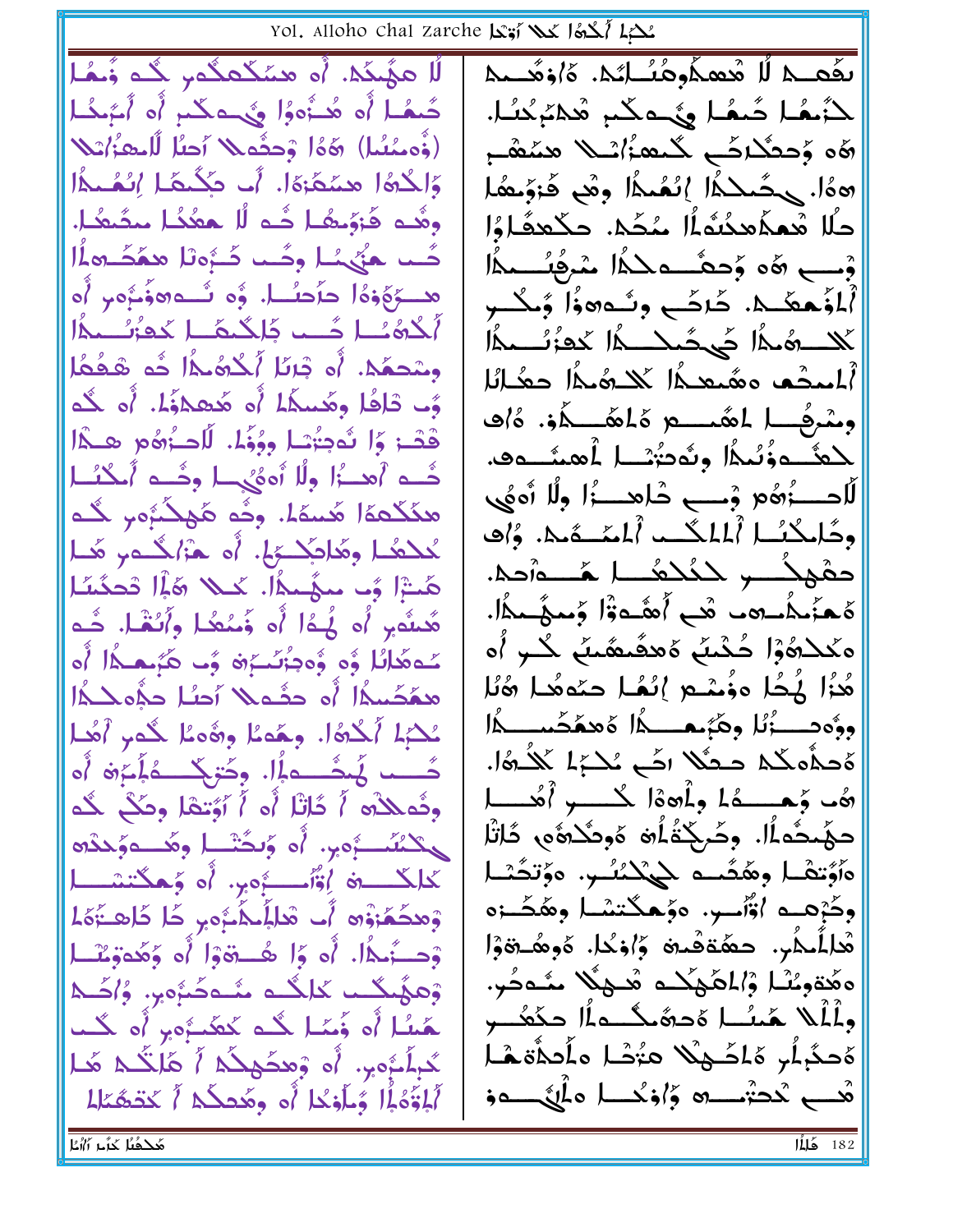Yol. Alloho chal zarche 15; 15 / 161/ 161 لحَمْتِهُـــا هَلَمْتِنْنَــا هُـــو مَكْـــفَ أَه أَ كَتِكَبُّطُا قَدا شُمكُنَّ حَنَّكُمْ!. أَه وهُكُلهُكُمْ كَيُحْتَبِلْ كُبِّ هُكْمُلْ وَا أُضْحِلا. هَاكْتُم حَجُجَتُا حَفْحَـدُا ئَــمكفُتَبْوِمِ. أَو وُاصَّــمْ مُعَكْفُــا. وئــــە\فُسُر. ەلْمُلْلا مەدىخىُـــــا لَّادَّتُوهَا. أَو بِنُسُل كُلُّوتَــرٍ وِهُــل قُومْنَــل كْحَتَمْرُهْ أَ، هُ هَدُّەَ تُوهب حَلَّهُ نُفَى وَهْدِ كَتْعُـٰٰهُا كُـا مُنْذَرِكَـٰبْ. أَهْ وْمَمَّعْمَنْنَـٰهُ قُومْا دُّتْعُدًا مُد*ْنَ*ھُب، وأُحْدُوه لْكُتُبُرْتْبَارْ شَبْ يُبْشُبْهِ يُرْدِينَ أَنْ وُاصَّلَا لمَعْمِدَكُنْـا ممْهُتْـا حهْـحْــوأب هەُحُا حُهتُنهْا. أُو هُوَجُدُو لَلِّبُ مَلْمُلا هَدِدُهُ أَلْمَ كَهِنَتِهَا هُوَّهِ مُكَلَّا وضْلالا شَب كَيْتُمَدُّا. لَّاتُبْ وِدًّا شُيغَرْثُب لَا كُتبِ إِنَّ هَ كَثِمِ صَلَّاهِ أَو الْهُوتِ أَه وًعمَا ثَا مُعمَّنَت ثُـه وُهِبُّنَّــٰهَ هُههُماهُنب دِرُودُنُـــة وهُبُــهـــدُّا وًب هَزَيمِكُمْ يُحْسَبُكُمْ أَيْحُدُهُ أَهْزَيْتُو. أَه مُكْتِرًا ݣَكْتُوا هُنْ مَعْ وَحِيحًا وَحُدًّا فَرَكَّبَــالِمْ وَهِتَّنفَــا أَه وَا هُنْفَخَّنْــا. وُهسَّطَ هوْهَشَل هُـه اُ دَهرَٰتَـهُا محَمَّ:ثَنَا ۖ كَا هُٰذُمُ! أُه حَـا خُهمُفْخًا وِلُا لحثِّل حدُّه هُغْـا ولًا حُدُّنــ . دُا لَمشَـد. أَه هَـسـدْنَا شُـه نُـه‰ا ولُا يْ اذْكَالُ وِلَا هُدَفْعٍ. وأَحدْلُ حَتَّوهُ وَأَ دُا لَمُحِرِ. أَو حُب كَلَمِعًا وِلًا دُا قَنِعَزُنَا. ولًا فُجَّـــز. ۖ ودِّههجُدًـــل ولًا ۚ فَعمـــح(وْل لَاكَفَعُـدًا وَا أَحُمَّتـَىٰ أَه وَا أَستَنْتَىٰ ِكْتُعْمُأَا وُاَحُتَّى وَوُاسَّى هُوقُحُتَى. ەْوكتُتْئى ەْوكْلْشُى كْتَتْرَا ھەمتىھىلْا. وضُملَاهِ أَكْتُبْتِهِ هُوَ حَقْصًا. لِلْحُمْتِ هُــــوْلًا وَّابِـــمْ هُ٥ هُـدـــَنِ ٥دُـــمه وهَٰلَمُلُمْ أَو هَٰجَنَىٰٓ أَو حَـٰهُا وْهِنَىٰٓحُـٰا. لَىحْمْعَةُ الْمُعَصَّمَةُ لَمْعَ مِكْمًا مِنْهُمْنَى. أَبْكُم بِمُ الْمَشْمَسَمُ اللَّهُ مَفْسَلًا أَن يَكُمْ ەللۇشتەر ئەلمئۇمىسىر ھېتىلىلى ھىلىل كَاكَنُوْمِ أَو كُمْ ؤُومَنْنُوْمِ أَو هَزَيْغَا. **َهُحثگاگِ \*** اهُمُّا هَدَيْدَمُ لِمُنْدَشَنِ \* ٽهيزًا قَىزِهُا وَمِنَا وِهْنُو هُدَهُمْ هُدَكُمْهُمْ حَكْمَهُمْ شَتَكْفُلًا هَوْمَسْتَقَالُ وَهُدَاهَ هُدَهَ و ەھْھەلاھىكىم دىگەن كَھُىھْداًا. ەھْنە ھُىھُىم ئَكْلُوم دَيَّىًا مُحَدَّتةٍ!. وَّسُـا ومِنَتْـا ههُمومًا هِلًا وَصَدَمًا وُهُل وَيَسْبِهِ هُوهُ مَعْظَمَ هَجَيْسًا وَحِدَيْكُواً الْمَرْبَعِيمًا. لِكُمُا شَكِكْعِبُرُهُماْ إِنْعُمِيَا. وَحِيَّا كَحِدُّوجُكُمَا هَبُيْعِكُمَا هَٰذِيْنِينَ. وْٱلْمَحْب هْنُبْغ كَج ىهُمَزًا. هُب حَرْمَدُمَّا مَحَمَّة كَلِّمَة لَّا هِزًا. حصَّمكَرْه وهُبِ هَبَّسْمَاًهَ. هُ/ف حمّههُـا وكْبِكْاوُه حَصّْسًا مِّبًا هُ/فرْبٍ كَتَحّْدًا مكْحكْتْسًا هْكْتُكْهُمْ قُاتْلًا هُوَّتْقَا. وهُضُم لِيَهْلُمُهِ هَزَّمَٰٓا. حُكْمَةٍ هُدَٰى هُدَىٰٓا لَمُلَّهُۚا. وهُدَاكَعفَىنَـ لِـتَّسِعَٰٮـبِ. وَلَمَحْــلا هُنّ مَحْدُمُا حَرَّى ٱلْأَمَّا  $\bigcup_{1}^{s}$  183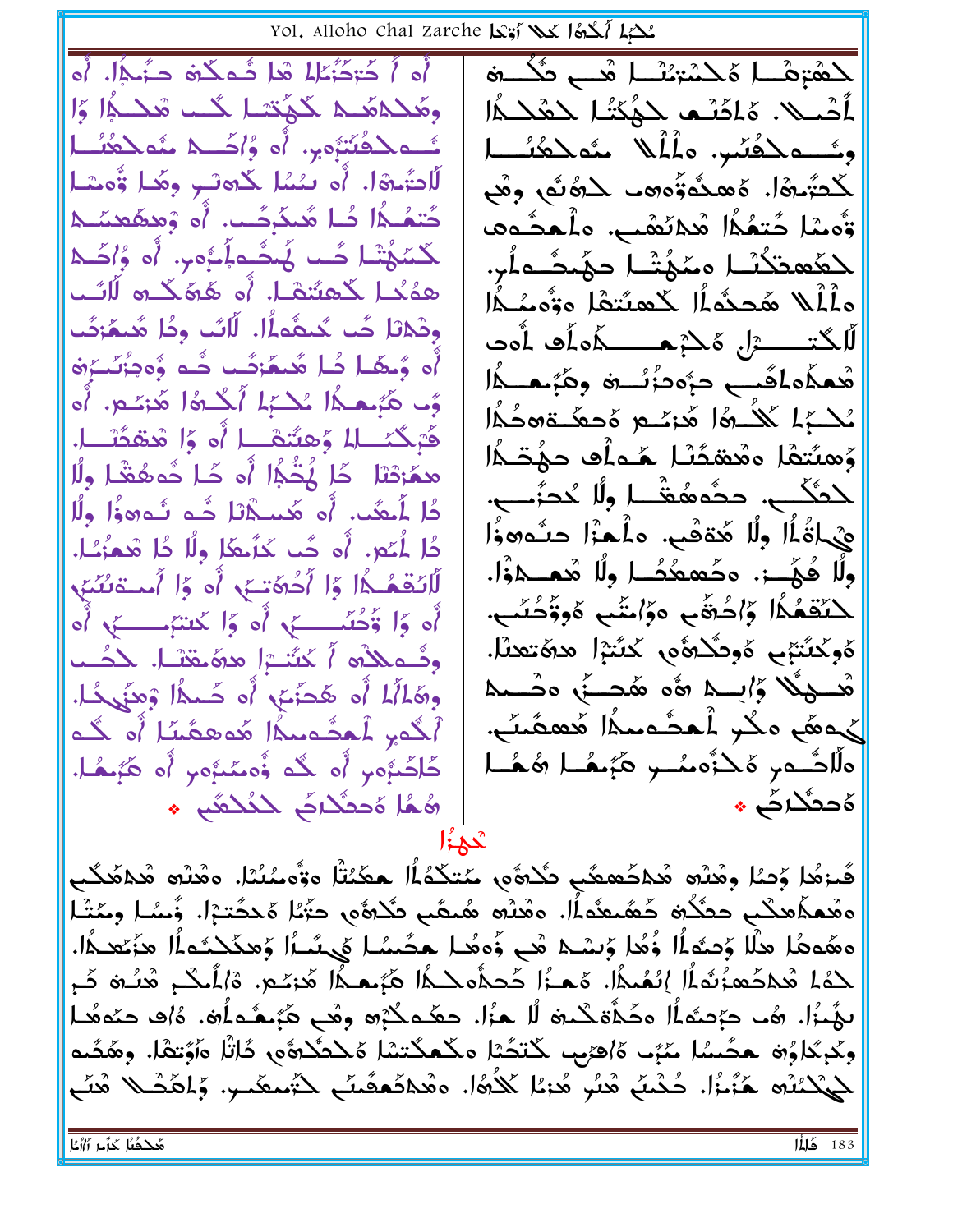Yol. Alloho chal zarche تَوْتُوا Yol. Alloho chal zarche

سَّهُتْا كَتَبَمِ كَكُمْ:ًا هُلَا وِحْقَقْا وِمَّنْحَبِّ عِبْقَمِ حَمَّقًا هُلَا وِحْدَهُوُلُهَ مِنْعَبَّا ەمْبُعْمَا. مَاحْضَى كُلِّي شَـْرُهُ صَدْرُهُ صَـوْتُمُّا حَقَّتْخُمُّا. كَلّْمَ حَقَّصُلًا وَحْتَهُـرْهَا ەُوحَكْشَى هُتِكْدًا مقَصَدْهُ أَا وَحِكَّى. مقَصَكُ حَبّ ,جُحَّامًا فَصَلًّا أَهُمنُا مُحكْشًا لَٰا هْدْفُهِمُنُـا. ووُوصـرُنَا يُـصُـا وُسُمــدًا لَا هُـمذَوْسُـُـددًا وِحُكــووُ لِمَ حُبَّتــرْا هِوَ تعشـا حعَّلَكُماُرِ حَعَيْنَيْهَا وِنَعْفَ جُرِ حُوصِيًا وَأُوَوُجًا وَلَاجُورِ وَجَدَّومِي وَجُمِعًا وَهُمَا أَهفَه هُزِيَا كَلَاهَ! هُوتِكُلُرٍ. كَلا أَوْجُلْ وَرُومًا كَسِنُسُ. ةَاهضَ هَي أَوْجَا مِمْقَكُـدًا وكْتَبْسِ تَكْلُمَى هَٰتِنَهُ أَا وِوَّى أَا، هَا هُدُو هُدْءًا وَلَى الْمَعْلَمِينَ كَلا نَقْعُدًا وهُيْقۆمِس وَهِمَعِنَّبٍ حَكَرِكَـاوُا وِمُكْـرِلُرٍ. مِعْمِنُـرِ حَكَـٰٓزُاْا مَحَ ۡـِـٰٓزُاْا وَقَعَلَـٰهِــ حَكَـوهوُنُه ەكْدَةِكُمْ كَلْعَقُو. وَكُدَوْمٍ وَهُيْءٍ بِ لَلْكُلَّةُولَمْ. وَوُلَدُّومٍ وُوفُومُو كَيُمْعُلْ رَفَعُلْ و بكمأا وزجزا هَنْدِ كُلِّ هُـْئُمُ وَّاسٍ وِـهُـهَا وَاٰوْهِ بِـهَـهْمِـهِ هَبَيْنِيَا كَـذَاوُا هَٰلًا هَٰذَكِمْ وهَٰئِمِـهَا عُكِّبَا لْكُثُوا هَٰـْتَـٰمَ. حزَّهفُتُا وُحِزُّه، الْكَلِّمُا هُـٰدَنَعمَب. هفْع لَمحْـفأل لَكْــرَهُ لِمَا هُدَأَوْنَب ەھْع مَمْلًا وِفَصْهَٰرٍ شَمْنَه صَّــب. كُــع هُنَّـه، وضَرجَّــهُ لُه شَمْنَ صَمَّمَـنٌ. هَـنـكَـرَبُداوُه ھٽعزَّىبٌ. ەَڪْتُوَمَٰرِ ھەَجِسَّىبُ. ھەَسَيَا ھُنَ \* فزْهِقُدْهُمْ وَرَجْزًا ||مَحْمَىكُمْ لِحْمَى أَحْمَا لَا حَٰٓءَا وَهْدٍ هَذِهِ حَكْمَى هَٰلَاتْنَا ٱلْمَحْبِ. هَحَشَا هُبِ عُنْزَا قُدكُرْه هذُه هُنا. وْالْمِكْمْ دَحِهُمْ حِعْدكُرْه وْهْعِ حِدُّه حَكْدًا. حَــهُه وْعُرُّبِ كَمّْرَا قْدِ ٱءْ۞. ةَعْلَى مَحْكُمْ حَذَّهَ كُمْا وِهُفَةٍ كُلُّهِ حَلَّهُم هَٰحَكُمْ أَهْدَهُا. وَحَفْرَجُحْ أَوْحُط وِهُمكحُبًا أَلَمَكُم فَي ُنَائِكَ. كمَهُم وُحًا وِفُقْعٍ كَفَرْهُا بِكُموْلًا مِهْعَفَكَ وِكْتِهِ عُلْ ٱۦلىقت شى شَرْدًا وَۦلْـكَـدَـمُنَّبِ هرذا هْرِؤُا وَرُقِزًا هو كَذا لِهوَما ھمَسُل كَلاُهُا وُكِّي. هُه رُهِسُل همُسُلٌّ أَه أَكْتَفَتِي. أَه رُهِسُلٌّ وَهُـه وهِم أُصُل هَـمـةا حلُّه هُـُـل كأهمـُـل أَحُل أَه وكُل هُدَا كُو مِنْلًا كُنْ وُوسُلًا هَّبُـمُـا. 6ه وَهـرُم أَحَلْـا هُوُوَّا هلُــهُوَّا هَبُـمُـا. هَهُا وِمْـهْــم هَــا ٱتْـتْـا أُه وُوَّا ٱلۡلَّـٰ هِـ ٱٰٰٰٰٰٓٓٓٓٓ ذَٰٰۡٓٓ ذُوۡـٰٓا هَٯۡعُمَّـٰا۔ هَٰمَكُرٍ هُم أَحُا وِلًا هَٰلِكَجُا أَه عَكْخًا. هُحسَّنِلُا وسَّقَعُدا حَـالًا وَهنَكَـــا هِــمِ أَه حُــب مَـٰـزَبِدًا وَا عَــٰقَهُدًا حَمْــقَـلاً وثَمْنَا تَكُب مُّب مْكِمًا حَضُبٍ وُهِ حُحِدُّه حَــدًا لا مِنَعَــمَـدٌ حزَّهِ هُيُــا مِبِ تَكْتَبَهِ. هَذَاكُمْ تَسْتَدْهِكُمَا وَكَمْنَا

مُحَدُّمُا حَرَّم ٱلْمَا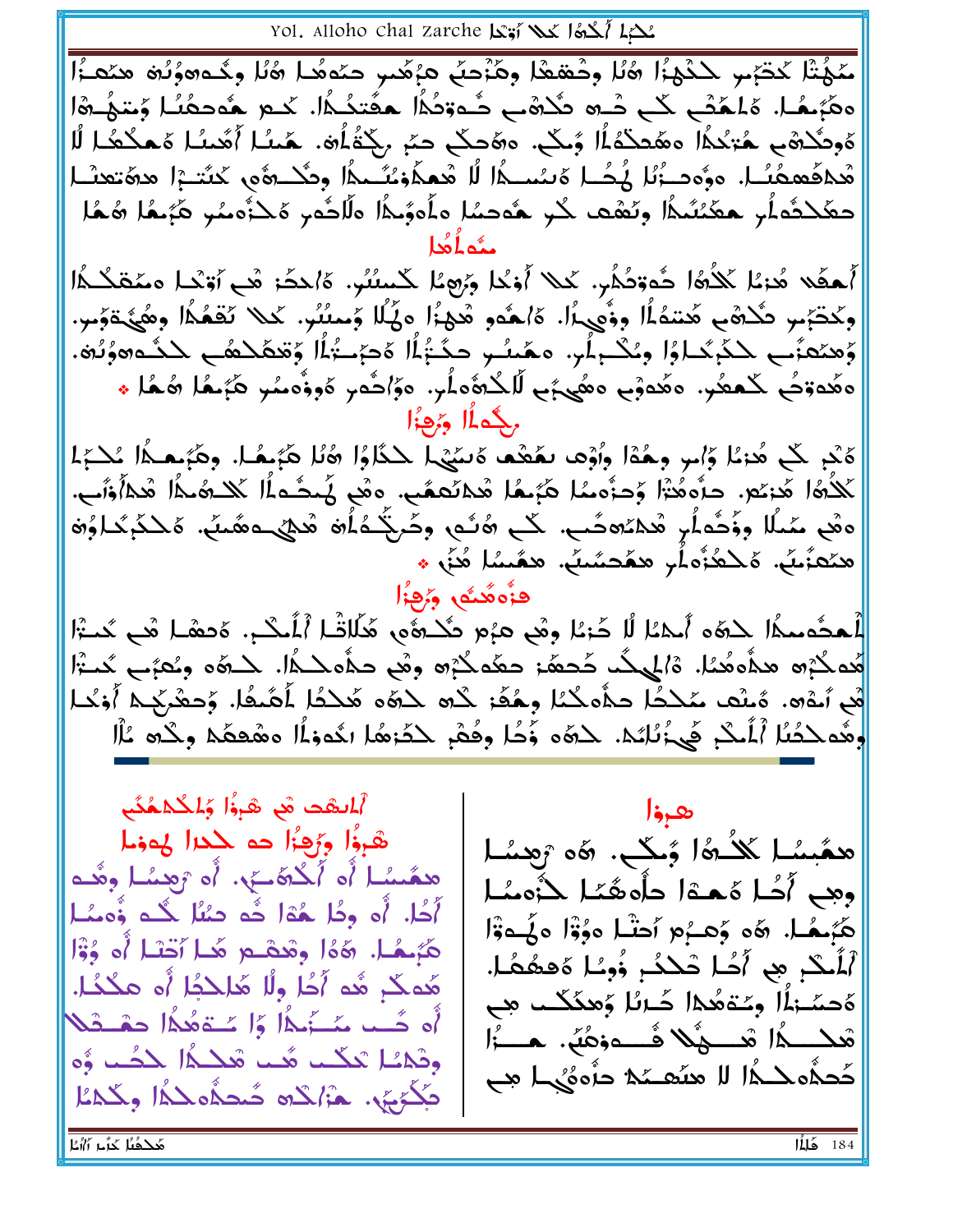| لا اُلْحُمْ الْمَحْلا أَوْتُمْا Yol. Alloho Chal Zarche |  |  |
|---------------------------------------------------------|--|--|
|---------------------------------------------------------|--|--|

مَزْدَمُ الصَّمَ أَوْوُلِهَا هُدَ أَوْجُداً وِصْرَه وَوَّس، وَيُبَلِّ وَشَبِّ هَٰهَنِيهِٗا تَرْبِقُنَا أَو همَبِمُــا خُـــه وُهمُـــا مَبْمُــا. أَه مكَعْلِكُــْ ۞ أَ تْخَــْلَا وَنَحْتْـا وْمِنَكَـٰكْـَ نَ كَالَكُمْ مَكْرَجَ، أَهْ هُوجْمٍ قُلِيُدْمَدُهُ أَهْ لًا هَزَاجُهِ أَ يُتَحْلَ وً حَجَّة كُداً ءَه. هَأُه وأَحكَّة مْحْتَخَلْاْهِ أَ تَشْتَا جَا أَحِتْطِ أُو حُطِ وُقُلِلُهِ. وُمِيْدِهُ وَوَمِطْ محَمحُدٌ جاً واُ تَعْكُمِلُوهِ. أو حُدمُ ا وُه حُھے ٗا وَاحَــــوٰ مؤَــــــــــو أَه مْــــــْ ا وهُدوَّدِكُلُه أَبْدَكُلُه. أَو يُدْهِدُ: وَثَمْنُـٰل مَكْسًا هُوَتِمْسًا. وْأَكْسُرُ وْهُبْعَسْتْ أَهَٰذَكُمْ أَلَّهُ أَحْسَرُا أَحْمَدُ الْعَمَّنَا أَنَّ سَكُتْلَ. وهَوسُكُم شَيْهَا وُو مَكْرَجِيٍّ. دْهِجْسِنْداْ لِحَكْمَة دَٰا هَٰرَىٰهُمَا أَهْ دْاهِجْمِيْلْ. هَاأَيَا أَحْكْنُا أَجْرُهُجُدُا هَاأَيَا هُدهدُ ۖ وُووُّومُما هُبُعُما هَالَا لَاهِمْ الْمَلَّامَ يْ حَمَدْ اللَّهِ وَهُدَهْكُ مِنْ اللَّهُ وَمَا حَمْدًا. هَٰذَا أَوَّ إِذْ الْهُمَّا وَأَوْهَدًا بِحَيْدًا. هَٰذَا لَهُ رَهُ حِلًا هِجُسُلَ وُهِ أَجْرَهُ الْحَكْبُلِ وَعَلَيْكُمْ هُدهَٰذَا أَه فَـٰٓزَوٗا وَا مَتْنَا أَه وَّه دَكَـٰہِ ۖ وَّا إِنْشَا. هَاأَيَا آمِنًا كَمِينًا أَو هُءُوْا هُمْسًا هَاأَيَا سَمْسُوا وهُسْمِكْرِكَة لْحَكْثَثُ دَامًا لَكُ وَأَلَمْ لَا يَكُلُّ لَهُ دَوْا وْهِنَعْلَمْكُمْ لَكُمْ أَكْتُمَا وِيُكُمْ أَحْدَه. هَٰلَٰٓاً أَبِّ زَوْدَٰٓاْ وَا هَٰتِنَكُمْ وِشُمِكْتُو أَ مَعَاتُهَا. 1/16 أَو حَكْسُلًا أَو هُـودوُوْا وضُملِكُوهِ أَ مِدوَّعَقِيْلِ. وَكَالُهُ شُمْوَيَّف وُه حَبْحِكِلِلا أَحْدَمُنَا. 116 هَـ20 هَ

أَوْكُلُ وِصْحُ وَدُّبٍ. هُب وِهُرِهَٰذِهُ ٱلْمَوَّضَحُ ةالمَرِهَــد حزَّەممُــا هَرَمهُــا. معَعنكَـب مْتَكُــٰ ىحُتَّـٰهُۥأُا وَٰىحُتْـا وْاٰلِمَّحُــٰء ـٰــلا فُەوْھُلُا وُلِّکٌ. ةُ/لُمْكٌر هِي گُدَدُهُ صَرِ للصدُّل لِحَدْكِ وَحِذْتَه كَمِصْبَهِ. وَوُل وُحكْسِـة ٱلمُكَسِّـه بِحَثْبا جِرَجَتْنِــةُى هَدْؤُكْشْ هُورْ. هُبْ هِهْدُ هِهُمْلِكْتُسْبِهِ ا وِهْكُـــوْهِ وَهْفَــْلَاهُ ۖ وَىحُتَّـــهُاهُو. مكْمسُلِ وصْهِلْ وْالْمَدْمَـــــهِ حُـــة خُــووُكَتوْهِ وَالرَّؤْمِلُ لَــاْلِمْ هُـوخْــا وْٱلْمُعْمَدُ هُدًا صَّلْمَالَّةُ مِنْ حَيَى مِنَ هسَّتِسْلَا مِمَّجْتَا. وَهِمْا لِهِ تَكْلِهِ فَـهوَهُهَ. حمَــ;ُهاا هكَــزهُٱا ۖ ـــدُمُّاهَ هَٰزِيجِمِيَّةٍ جِنِ أُهِنَّتِي. أَبِيهِ أَيْجُمِجْت تْسَبِّطْ هَٰذِهِــَٰٓءُ وَوْْءِمَـٰٓءَ هُرَّمَـٰطَ. أُبِــٰهَـٰت أَحدُّمت أَمكْنُما أَدَٰرْهُ هُمُما. أَنَّ هُم ممكمقع الهنامكبر الملرح سعلهأ لَمُلَا وَحِعَدُا. أَبِيهَا أَيْذَبِعِي وَسَرًا وِإِوَّٱلَ وٱؤْهنا هُ٥ بِحَيْا. أَبِيهَا ٱلْمُحْبَبِ رَهُ حِلًّا هِجُسُلَ وَ حِكُوهُ الْمَؤْمِعُ الْمَحْمَدِينَ الْمَحْمَدِينَ مِنْ الْمَحْمَدِينَ أَبِدَّمِي هَٰيُلا وِيِّتْلِ وَقُودُهُمْ كَحِتَنِيُّهُلُّ أَبِـــدَبِ أَيـدَّمَـتـب أَسُــل مَنْهُبِسُـل مَــقُــدَوُّل لْمُبْدُل أَبِيهِ أَيْدُبِي مَيْدًا وَيَكْبَرُ: للكَفَنُواسِلا لَلْكُواْ. أَسِلات أَسلَاصت لْهَوْاً يَحِجُا حْمَدَ حَسْكَمَتْ دَهِ. أَبْتِ أَحذَهب عُومِمُا وظَّالمُ! وحُكْرُهُ مِمَدُّتْها. أسلمه أيكبصب فكسأل مشتودةؤا وَهِدَهَ حَقْشَا. أَيْنَظُمْتُ أَيْخُبِصْتُ دُوَدِهِمْنَا ا لْحَدُّهُمَّا وَهِزُّهِ هِهْكُوهِ. أَبِيهَا أَسْلَمْت

مُحْمُلُ جَرَّم ٱلْمَا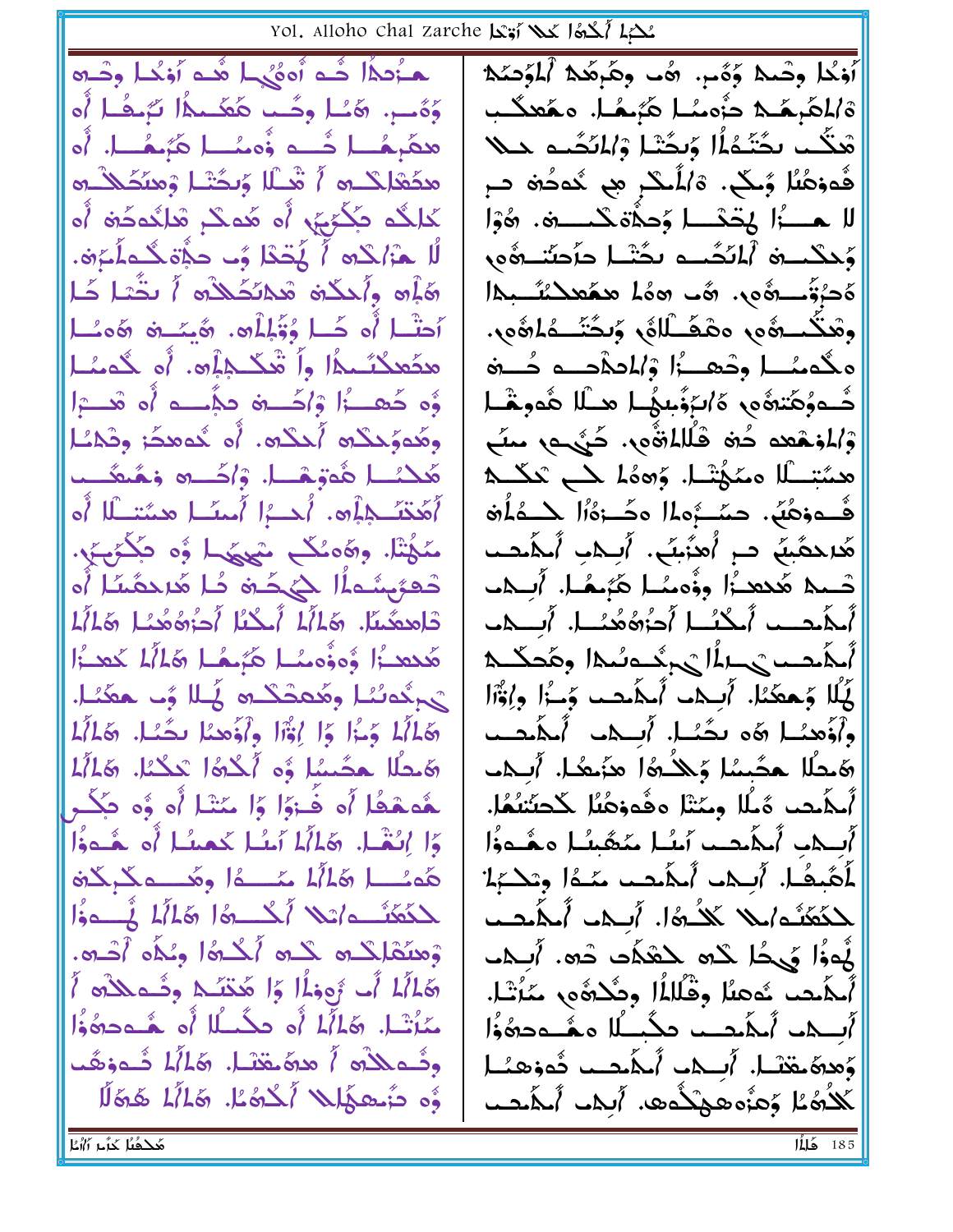Yol. Alloho chal zarche 15; XX 161/12

لْحُدُدُا وضُمِيرٍ وضُلَّ شَهْرَهُ ﴾ أَحُصِّبِ. لْحُدْدُا وِثْلا وِتْعَلِّيهُ۞ دْعِينَ أَبْتِكَمَـٰ أَلِكُتب هُزْتُتِكُمُ اتَّتِعْزُنُـبِكُمُ وَلِكُـرَهُ لِ هَاأَلَمْ أَبِ حَايَبِ الْمُؤْمِنُ هُجِسْرًا وَالْحَسِرَةَ ا. أبك أُمكُمت تَعمُل وَذُكُمك لْلعِزَّا هَٰلَٰٓاً أَبِ هَٰٓزَهُـوۡوَٰٓاً وۡعَزَٰٓجَاكَجِبِ كُـو أَهِدًا هِجَيْتُا. 115 أُبِ هَجْكُمُ عَلَيْكَ هِهَمُمُّا. أَبِيهِ أَيْذَٰهِب هُشْكِدًا وَسِدًا أَه شَلاَٰم وَسْأَاكُه كَمْحَقُوب. هَٰذَأَمَّا مَحمَّدت. أَبِحْت أَنجَّنف هَننُا شَدَخْنَا أَبِ هَكْسِيْهِ الْهُسْمِيْيْهِ الْوِجْهَيْشَمَا. وقعظيماً مع الله أبين أيج يصب حسًّا هَالَمَا أَو حَسِّوًا جَلِّحُكُ أَوْلَهُكُمْ أَو هَكَيْكُمُ وَاهْجَنَا هِمُحِسًا. فَرَوْحَقَا همَّحسُــا. 1/15 أَه فَزَوۡـهُــا وِثَـهُــا هْلَا هُقْدًا خَمْعَةَ عَمْلَا. أَبْحَمْ أَحَكْمَتْ مَّكْسًا هُوَّسًا خَعْدَهُ حَمْسًا. 1/16 رُوداًا رَّوذِمُّا واقْرًا وحُكْشُوبٍ بِحُتْسا. أَبِّكْت وَا إِذًا وضُـهكُمْ أَ بِخُسَـا. 1/16هَ أَه أبدئت همها وهشا حكسًا ودوْت هَٰدُوهُا وُو مِيعُوْا هِعَيْنُا أَو هُدوونُنَا مَتْلَا. أَبْدَبَ أَيْدُبِيت هُوهِدًا مِبْدًا هُب وَا مَتْنَا. 116ھَ أَبِ كَـرُونَا مَيْرِلُمْ الْمَيْلَ وْ حَلَيْهُـــــــــهُ أَرْجَمَـــــــــــــــــــ وُّوهدُهُـــا وِكْبِتْزَا وَهَٰلَاتْنَا. أَبِيهَا أَيْجَمَّد هَٰدَهُا وْالْكْلّْعُلْمْ. 715ْمْ وْ20ْمْتُولْ وْ1ْ هَٰلَاتْقْلْ. هَالَمْ هَجِهَا بَاتَبٍ سَيْءًا أَهْوُهِ سُمْاً أَهْؤُوسُا هُو وَاهِ مَلا. أَبْلَمْتِ أَيْلَمْتِ هُوهْفُ) هُب هكْتَشْبُوبُيها. أَبِيهَب هكْتُدسُكُل هَٰلَهُمْ أَو لَمِحْكَمْ هِجُسْرًا أَبِدَّمِي أَوْجُلٍ أَمِيْدًا وَمِيزًا مِنْزِهَبِيلِ . وْسِلْمُكُلِّهِ سُلِطَائِكَ الْمَالَمَا أَوْ هُوَجِئُواْ أَبِـــدَ أَــدَّـــب هُـــودةُواْ وَبِحُثْــا. وَىحَتْا أَه أَبِ فَوَّضِنُولًا وَحَكْتَنَا أَه وَا ەمئۇەلما ۇھگېننىل ھۇچشەلما وھُۋەر هُــةوْا. أَه حكْــلًا وَا هُدوعْـًا. أَه أَب حكْبِــلًا وهَدوعْنْـــا. تَكْـــك فُدوْهُنُــا تَعْلَيْهَا وُهِ دَكْمٍ وِشُمْلَاتُهِ أَ هِمَّتْسُبْدَا. وَدْرْهِهِنْدَا. دُيْصِهِ حصر مُحْدْرَة ب أُحْزَا حَمِ ذَهِ حَلَّمَ أَ هَٰٓتِكُمَّا وَ ۖ أَوْحُـلَ ـمَّتِحُمْاً وَٱوْخُا هُوجًا لَكْتَبَ مُوَجَّبَةٍ فَ هُوصًا أَكْجِبِ دُاصَّىًا أَو تَاهِعُنَـا. أُهزَّمَ، حُكْم لِمُحَمِّد أَهُل هَجَزَّدَهُّا. لْمُحْطِ أَلْحَجِـبِ أَهْطِ مِجَدَّجِدًا. لِمُحْطِ لكعب لمُحمَّد حُلوْلُمْ وهَكْحُل وَّحُل أَكْجِب حُسْنَاً وُه هَٰلِكُمَا وَٰكُمَا أَهْ سَاهَمَ الْمَلِرُ سَمَنَاهُمْ سَكَلَّ الْمُلْهَمَةَ دُهَ هَدهُا همَّمُها. كَدِّب هُءكَيف حَكْنُا. فَمَحْا أَبْكَيْبِ رَبِيكُمْ أَحَدَّةَ أَحَدَّةَ هَدَهُا هِمَّجُا. يُّودُا ٱكْجِبِ وِلَا ٱوْحُـا وَوِلًا أَوْحُل مُكْبِلَموهِ بِ لَلكُنَّهُ!. كَنْصَد هُــمكْـرِكْجِبِ لَاحْـــهُا. هُـمَـٰـا ٱكْجِـبِ لْمُحكَّمِد ۞وذُا وهُءَدَاهُ ذَا وَهِدَهَ مَعْنَدًا. هُــودهُوُّا وَمِدهَ حَقْلًا. إِيُوصًـا أَيْكَحِب لْكْتِبِ لِمُحَمَّدِ مَجْ الْمَوْسُلُمُ وَهَلْتُكُمُ الْمَسْتَدَّمَ لْكَعَـــب لِمُـــوَجَّـمَت آمِنُــا مَمْغَمِنُــا ولَٰا َهَدُا أَه فُوسُا وَا كَكْحَا لِمُحَالِفَ الْمَحَالَ مَحْدُمُا حَرَّى ٱلْأَمَّا

 $\frac{1}{2}$  فَالِمَا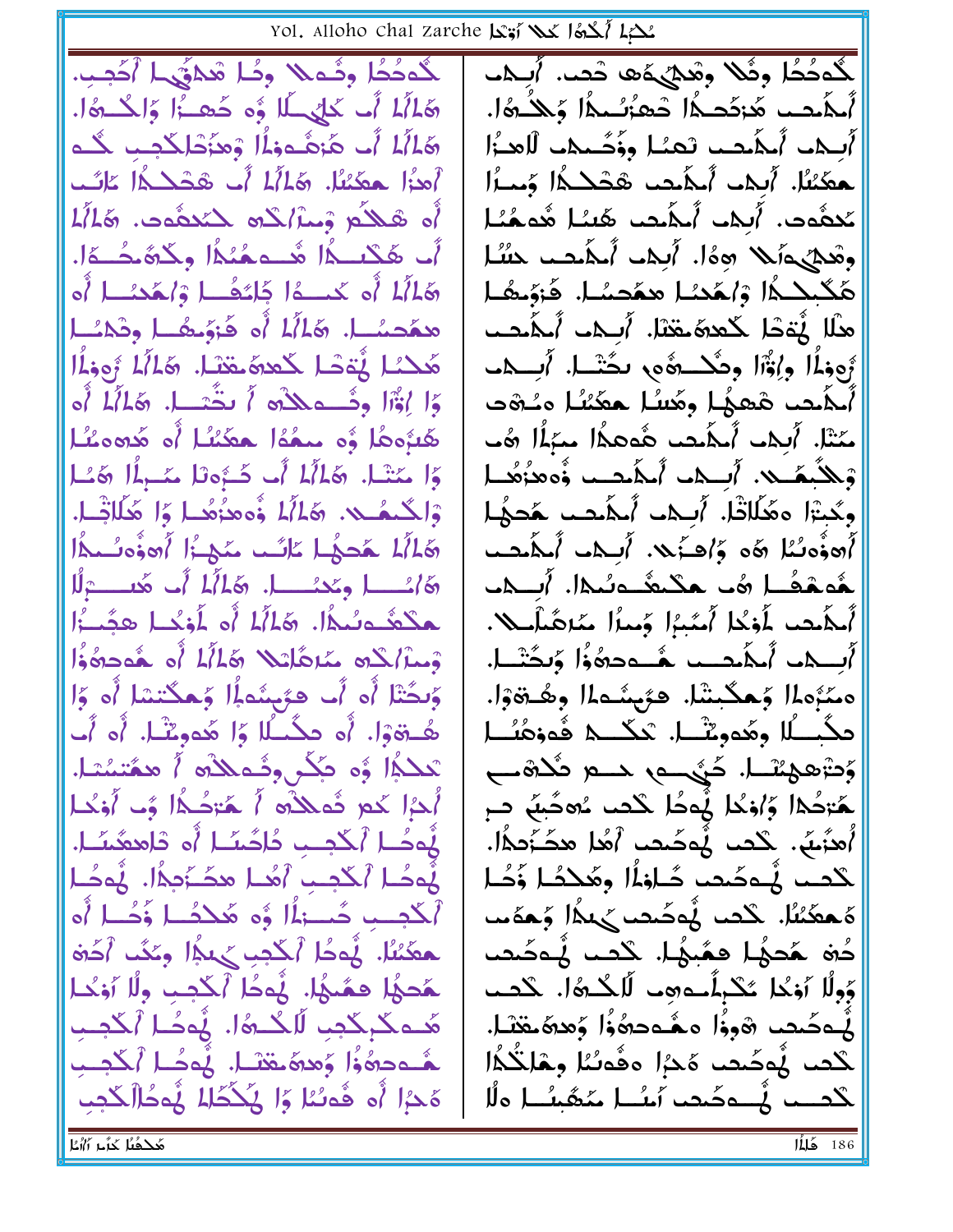Yol. Alloho Chal Zarche 15; 15 / 161/2 أَسُلَ أَه هَكَخُلَ وِلَّا خُلَّ هَعَجَوْ أَحَكَـٰهَ. هُدْسُمْشَا كَصَبْ لْمُحَمَّدِ شَعْبُلَا لْمَحْصَلِ أَكْجَسَبَ مَعْصَلًا جَنْصَحْلًا دَّىــدَدًا وَ/ەڭـــىدى ھَكَـــلا مَتْـَــا. وهُــوْكِلِكْجِبِ هْجَــُلَا وَلَ مِّتْتَــلِ لِهُجُبَـلِ ثلامهُ الْمِنْصُصِ لِمُسْتَمِمًّا مِمُسَمَّلًا ٱلْكَجِبِ فُحَضَّدُا أُه وِضُا هُـٰءَكِدِ لَٰا لحَيْقِصْلِ لْكَفِيبِ لْمُسْقِضِينِ مُسْقِلًا لْمَصْدَرِ. لْمُحْسَلِ الْكَحِبِ حَـٰهِ لَا هَفَسْـزَلَٰا لِلْمَعَسَدِينَ ۞و۫ٮۃڵؙٳۄۏٞػٮٮۿٮؚۦٮڵڷڡڐؙٳۦۿػؽؙٮ۠ٳ؞ وْهِزُدْلِكْجِب جُدْمَ تَمْزُلْ مَعْنُثُلِ لِمُعَامَلِ لآدے فُےحَمد تَــتَملُّا وِضَــرَّـہٰا۔ أكجب ومعقتا ومحكم كجب كم لِحَيْمَتُمَا وُسَكِّعَ هِمْ يُحَقِّئَا وَسَهَّبِمَالَ يْ مِعْكَى هُدَ مِّدْهُمْ وَبِ سَهْيَدًا. يُدَهِّرِ لكعسه بأسوكتها لحقك اللا وحَملُه ٱلْكَصِبِ لَكَعَـٰلِ وُمغَننُـٰا أَه وُننُننُـٰمَلًا. ەؤدۀبگەلما. ئىم ئەمَىمى ھگىئا لْمَحْـا أَلْكَجِبِ مِكْسُا وَا عَتْـا وِلَا حُـا ومَتْبًا لَّا هُدًّةَ،اْل كَحَــْبِ لِمُّـوَضَّحْبَ هُـــامُمْ. بُودُـــا أكْجِـــب بِدَّـــبِهِْ! ىصَّېمُّا وُحْكَىكَ حَمْدُا وَيصَّنْا. حْصَب وهُمكْبِكْبِ كُـه هُـزُا وُبتَّنا. هُمَدُا لْمَحَمَدِ هَـٰهُا حَبَّـٰدَهُا وَهِيَّـِـمَلا أَحْجِبِ هَٰذًا وَۚ هُمِينًا وَا مَتا. هُوصًا مَثْلًا. لَكْصَد لْمُحَمَّصَد كَوْهَـلًا وِكَـلا أَكْدِبِ كَرْقْلًا وِكَلاً أَو يُحوُّلُ وِهُكَبٍ. لْمَاءَ هُبِئَــا. ݣْـْـَـــا لْمُءَكَّــْتَ رْحِــدًا لِمُوصًا أَكْصِب هَقَسَنِهُ! صَلَّ تَغْسَلُ أَو معْــددَهُوَٰا وِئَــُـرْهَــبِ تَــٰتِئَــٰهِا. لَكَتَــَـــ محكَّمًا هُوَدْرًا أَحْدَّدُنَا. يُودُا أَحْجَب لْمَحَٰىد هْݣَلْلْهُ, وِتْكُـْهْ بِكُـْمَاٰلْ. جَعنْلا أُه هُودهُوُ! وِثَوِيلاَهِ أَ شَـٰزَيْدَا. لْكْتَــبْ فُي حَكْتَتْ وُهُـــدْ هْبَ فُلْا لْمَحْالَكْجِب حِمْحُل وثَمِكْنَ أَبِ بِحُثَمَلًا ەْھمْسَىْدْ شْبْكْلا. ئْكْمَسْ ئْمْمَمْس لْمَحُا أَلَكْبِ وَثَمَّلَبِ تَكْب أَهْهَٰفَ; مَا لعكْسًا وِلُوْلُب وُهِـزًا تَحْسَبُ هُوْسًا. نُـمِـلا. هُوَكُـلُّ أَخْتِبَ حَقَيْبًا وَالْمُؤَلَّلَ وْهْزَاءْكُلُه ۚ اْكَجِبِ أُهمُّزْما. ۖ هُوكُمْ ٱلْكَجِبِ لكعب بُعكَنف لمعُنْدِهَا وَجَعَنُوا مِنْكَىكُمَا شَبَبَعْدَٰذَا أَو شَبْ هَزَعْدَٰذَا. ةحكَبُمُــما، حَيُّــمِ مَحكَمفَبِتَــم كحب أه حذَّه حداً الله جدًّا وَاقْدِه أَحْرَا مُا يُكْصَبًا مُسَجِّبٍ أَو حَذِّوَكُمَّا تَرْهَدًا أَه أَبِ أَهْدُنَ وَّه أَكْدًا تَكْتُلْ. وَحِلَّهُ هَزَيْهَا. وِلْمُكَمِّفِ مِكْفَب ويُكصَّحْبَ مْسَكْفَسًا أَو حِذْوِكَ دُا أَه حِفْهِكُمُ هَُهُمُمُ لَكُنَّهُمْ كَلَّكُمُ ا هَبْعِمًا لَاهُ! أَه أَكْثُوا مْكِمًا وِهَٰهَ مْكِمًا وْالْمُعَّة هْتْتِ ٱلْمُكْرِ. كَـهُه حَمَّا أُهمَّسَجِبٍ مَحمكِنٍ لَاهَ! أَه مَكْمًا كُسِنْ حُزُّه مُسْلِ وَهِ هَيْهَا لَكْسِيهِ أَهْسِلِ وهُمْلَكُــهِ أَهْلَ شَبِّ حَيْمَكُــمِلَّكَمِن. حَجِمْهِ كَـــواْحِبِ. ۖ حَـــِــةَهِ يَ بِحُــــزُا لَّاهُا أَه <sub>ك</sub>ْبِطُرًا وهُدَهَا كَجْبِ وهُنَكْمَبِ وُهفَعك ەُلِثْلاُمەرەب خُرْتُكىت. مَحْدُمُا حَنْ اللهُ ا  $\frac{1}{2}$  فَالْمَا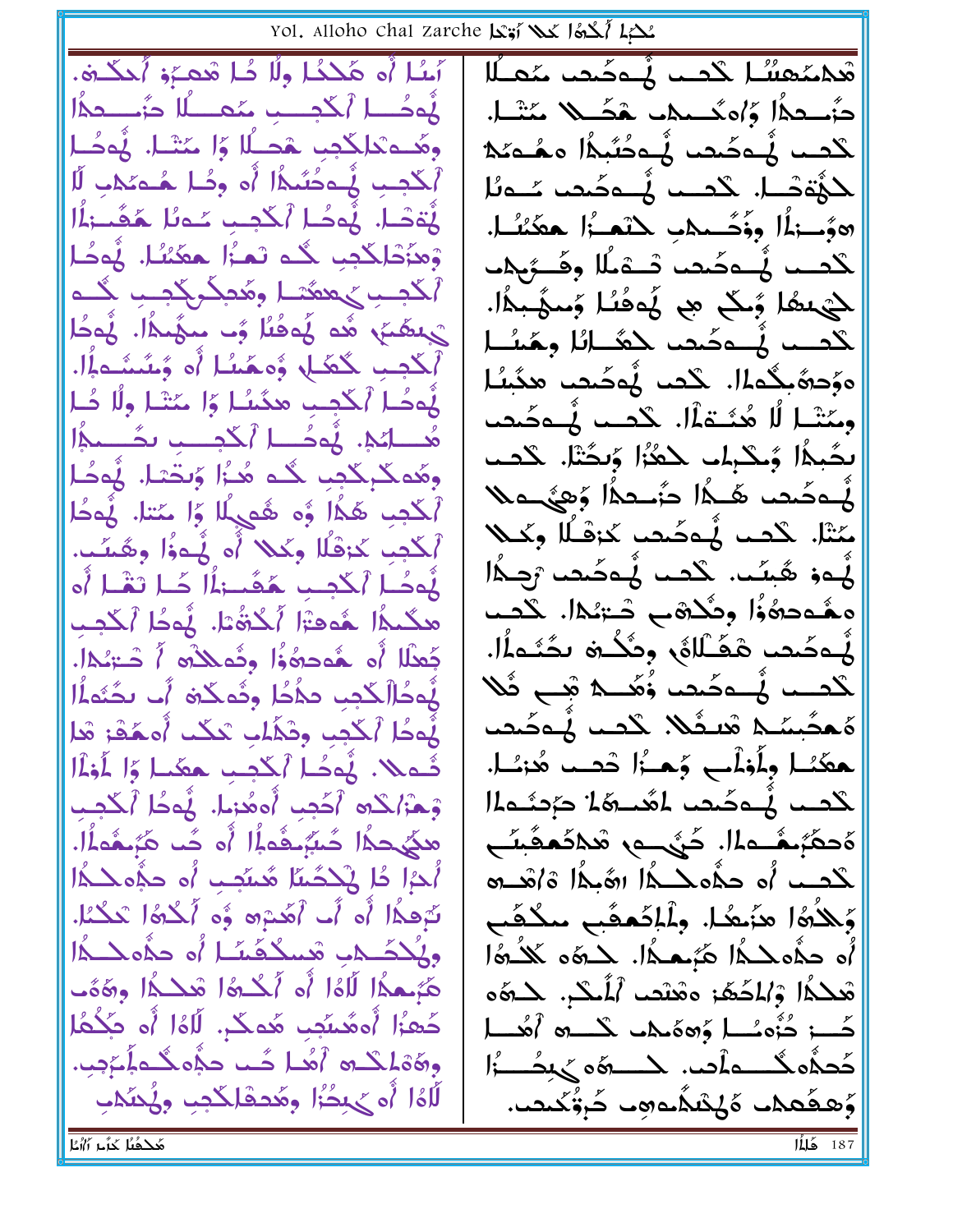Yol. Alloho chal zarche 15; 15 / 16 / 16 كْتُمْ كُمْلًا وَوُّەكْتُصِيْنَ لَّاهُ! أَوْ مَنْصُور لِمَدَهُ وَعُنُا وَٱلِيهَا وَضُبِهَا مَثَلًا وهَام هزُحْالِكْمِي كَلا حُرْثُؤُمِي. لَاهُ! ھُەتكىصە. كەڭ ھۇسُا وئىرۋەھب اْه هەَوسُا ۋەداھُزىڭچىپ تكــە كَــا فشنوا المكفرة وضك منعشرهم قْمَيْ هَنْبُهِبْ. لَأَهُ! أَو وَحَــرًا وَا مَتْــا يُحدَّب كَـــرَه أَهُــا حَذْهِكَــدًا. وْهِنَعْلَكُمْ كُمِّسِبْ كُرُهْشَدْ أَهُمْ ا لمؤه أمُوسُل ومُنْكَعْلَ وَاسْتَكْسَوِي حِبُّوحِكُمُّا. لَاوُا أَو هُتِعُوجُعًا وُو جُحِجَا سَكْحُلْ. كَمَّه سَكْكُلُّا وسَكْصَ وهُدتُهكُمب مَنْكُما. لَاهُا أَو مَتَبِكَجُلَا ەُحكَرْھُصَد لِكْتَكَسِمِعْتْ لَكْتَكُمْ فَهُمَا وهُد ةالكلهكعب أه ودُوْهُمِصْب وَحَكَمِنَدُ سَمَدٌ حَسَنٌ مِهْدَمَهِمْ . لِكَعْكَمِبِ. لَاهُا أُهوُّهُا وِصَّا هُمشُم}َتِرْ∞ لِهُم مُعْشَرِ وَاحُل وَبِنْعِي مَكْحُلًا هنگۇنگەنگېپ آە ئېگەنتوھ. لَاەْل آب هِم لمُؤتِنصٍ. كَــهُ٥ شَـائًا وِثَائَـلْبِـهِ زُوذِلُتِهِ وُهِ أَحُل وُسْعَكَلِهِ سَكْحَا هَـا رُوتُكِبِ لَّاهُ! أُهدَّانُا وِثَانُاها هُدوَّه كُلُّه أُهوْد عُه هُـــا ووُهجُ تَصــب ــهـــوَه ه ۞هكُـه عُموُّل وُه وُهدُنُّعُ بِب. لَٰأَهُۥ أُه كسعُا ومَتْسًا وْالْمَكْسِ قْتَصْبْ كْتْتْخْتَلْ وَلَا عَتْقَالَ وَهُدْهَكُنْ هُبْتُهُمْتَ أَنْ هَفَكُلا لَكُمْ. لَاهُه هَٰلَكُمْ وَهُذَّهْا هُدهِ ــــهُ دِكْرُهِ كُبِ. لَاهُ! أَو هَٰكُـــُـــا وَا وهُكْتُصَا هِي وُهِنْدُهِ. كَلِمُهُمْ نُوهِؤُا مُكْتُرا وْهْلَانْكُمْ كُفِّ هُنُوْمِنُدْهِ ۚ لَٰٓاٰهُ ا هَّنْدُ أوثَـــدهوْه وهُـــب هْتُصــب. أُهنُــهِ وَذَا لَهُ بَــزًا وَنُــهِ وَوْا هَٰـَـدِهَ وَحْلَــهِ لمستأه كعسُر وصَّتِهُم وَهضَرَاتُهِ هُمبُصٍ. لَاهُ! أَو هُدْ: وَا دْتِهُ! وُبِ هَلَلْحُما هَيْمِدْمِ.. حَبَّهُ تَحْسَنُا هَدَٰٓۥَٱ؞ؿ؞؋ ٱب هَٰللاَجُسِمَّا هِمَّہُمَكِّـ ۞ هُهِعَيْنًا وِكَحْتَصَا حَزَّەمِنَا حَـهُلَّةَ. كْجِـــب. لَاهُ! أَو تَحْكُــَـا أَو حَعَمُنُــا لِمَاه فُنُوهُا وَكُمُّسُا وُفِنُهَا لِمَا اللَّهُ ومُحْلَلِكُلهِكْدِبِ حَلَّەمُمَا لِحَكَمَتُهِ. لَاهُ! حَكْرًا وِهْتُصٍ. كَمَّهُ رَهِشُهِ وَإِكْر اْهِ مَٰدِدْءُبَا اْهِ كَعَْسًا وِمَٰدِكُرِبْدُهِكُمْ ثُم عَكْبُتِرْهِ وهُسُكِبٍ. لَاهُ أَوْ رُهِسُتِرْهِ حَمَّنُنَا وَرِضِّتَ هِمْ يُدْدَّدُتَ. كَلَّةُهُ وُّه∫ُهُا حَعَّنُنَا وَهُدَٰوَهِكُلاهِ ۚ هَا خُدَجُدٍ. هَبُسُا وهُبِمْصب حَزْهِنُا وُحْدِهِ لَّاهُ! أَه هَٰزُمُهُ! وَهِجَرُهُكُمْ لَاجِبٍ خُتْ هُبُـمُلْ. لِكَامَةَ وَهُــا مَيْلِـُـا مِيْكِــُرَّا ؤُومَنَتِ هُو الْوَالُوا أَوْ أَوْ أَوْ أَوْ وَالْمَالِمُ وَالْمَسْتَرْبَعَ أَوْ الْمَرْ وَالَحِيزِ وَوَقِدْ قَصْدِينَ الْمَسْدَةُ وَالْمَعْقَدَارَ كبطُرًا وهَمَّد الْمُحوَّلُ أَو هَزَهْزَهْكُمُ وَأَوْجِعْهِمالِ وِجَعِيدِ حَسْنِ دِرْوِيتِ وِي لْكَجِب. لَأَوَّا أَبْ هَعَهُـا وَّبَ أَوْجَعُـولُهُ لحدَّه أُهُبِقُا هُمِعَصِبًا وأُهْو كُلُهِ وْهِكُعْكُلُو كُلِّمِي هُـ وُّەمِّىْتِرُو. لَادُا

مَحْدُمُا حَرَّى ٱلْأَمَّا